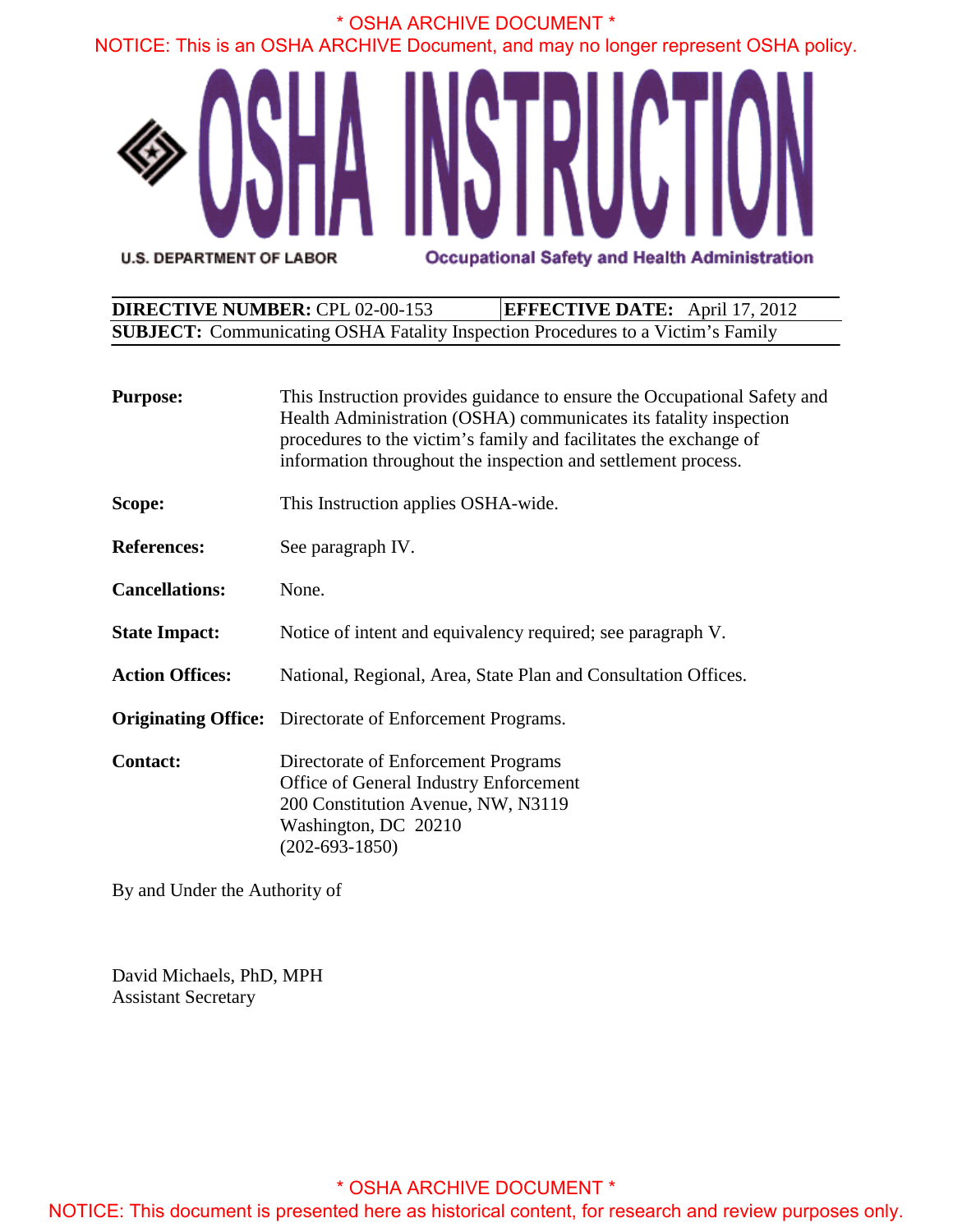settlement and closure of the case. This Instruction outlines OSHA's commitment to communicating with a victim's family, or a designated representative, throughout the fatality inspection process. This initiative will keep the family informed of the status of the inspection, preliminary findings, any proposed citations, and

#### **Significant Changes**

This is a new Instruction.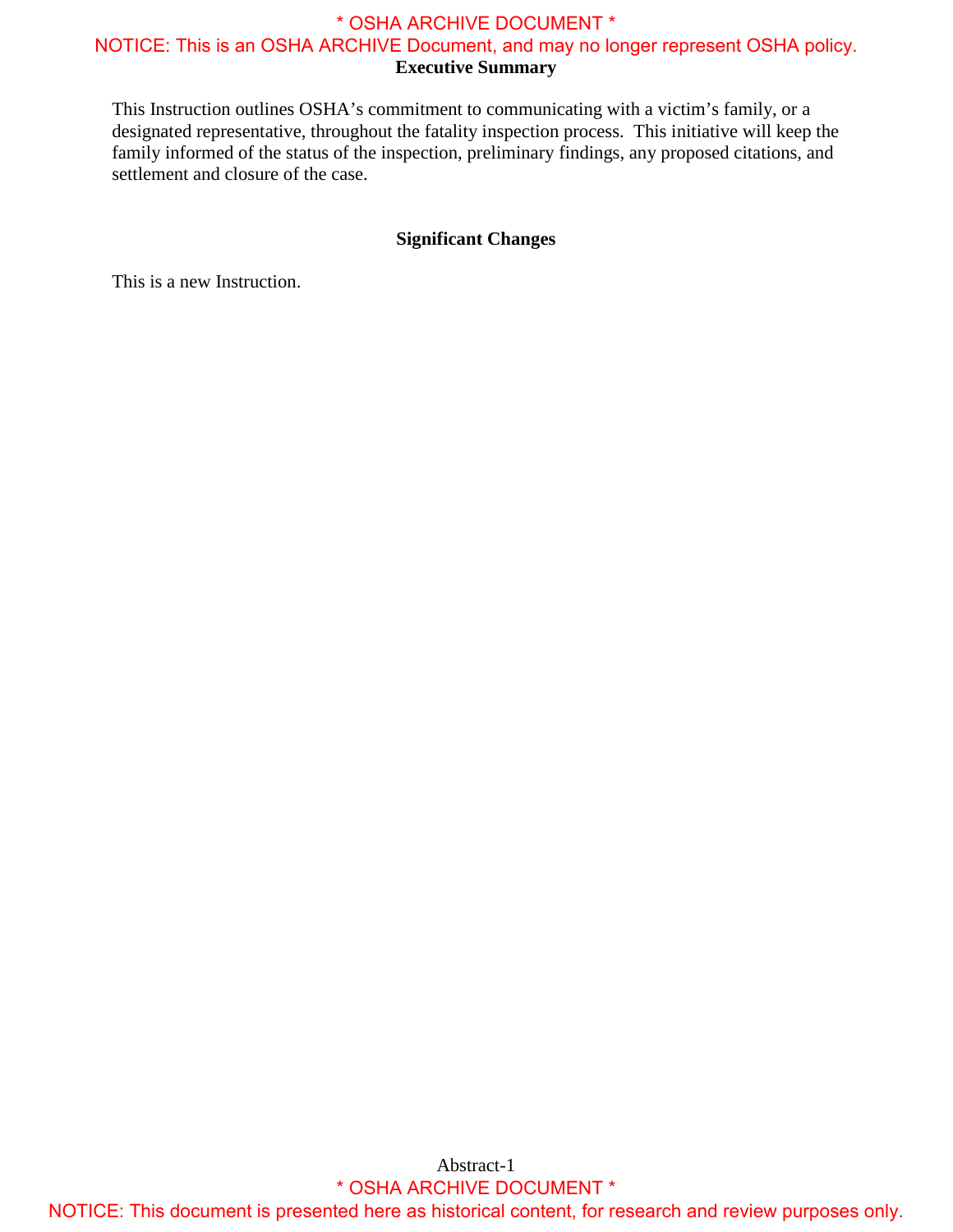| $\mathbf{I}$ . | PURPOSE.                                                                                                                                        | 1                                          |  |
|----------------|-------------------------------------------------------------------------------------------------------------------------------------------------|--------------------------------------------|--|
| II.            | <b>SCOPE.</b>                                                                                                                                   | $\mathbf{1}$                               |  |
| III.           | <b>CANCELLATIONS.</b>                                                                                                                           | $\mathbf{1}$                               |  |
| IV.            | <b>REFERENCES.</b>                                                                                                                              | $\mathbf{1}$                               |  |
| $V_{\cdot}$    | FEDERAL PROGRAM CHANGE.                                                                                                                         | $\mathbf{1}$                               |  |
| VI.            | <b>BACKGROUND.</b>                                                                                                                              | $\boldsymbol{2}$                           |  |
|                | VII. DEFINITIONS.                                                                                                                               | $\overline{2}$                             |  |
|                | VIII. TRAINING.                                                                                                                                 | $\overline{2}$                             |  |
|                | IX. COMMUNICATIONS WITH THE NEXT OF KIN.<br>A. INITIAL COMMUNICATION<br><b>B. FOLLOW-UP COMMUNICATIONS</b><br>C. POST-INSPECTION COMMUNICATIONS | $\boldsymbol{2}$<br>$\mathbf{3}$<br>5<br>6 |  |
|                | APPENDIX A – AREA DIRECTOR CONDOLENCE LETTER                                                                                                    | 9                                          |  |
|                | <b>APPENDIX B - ASSISTANT SECRETARY CONDOLENCE LETTER</b>                                                                                       | 13                                         |  |
|                | <b>APPENDIX C – INSPECTION FINDINGS AND NEXT OF KIN CLOSURE</b><br><b>LETTER - NO PROPOSED CITATIONS</b>                                        | 14                                         |  |
|                | <b>APPENDIX D – INSPECTION FINDINGS LETTER – PROPOSED</b><br><b>CITATIONS</b>                                                                   | 16                                         |  |
|                | <b>APPENDIX E – NEXT OF KIN CLOSURE LETTER – PROPOSED</b><br><b>CITATIONS</b>                                                                   | 21                                         |  |
|                | <b>APPENDIX F - OSHA'S BASIC FATALITY INSPECTION PROCESS</b>                                                                                    | 22                                         |  |

\* OSHA ARCHIVE DOCUMENT \*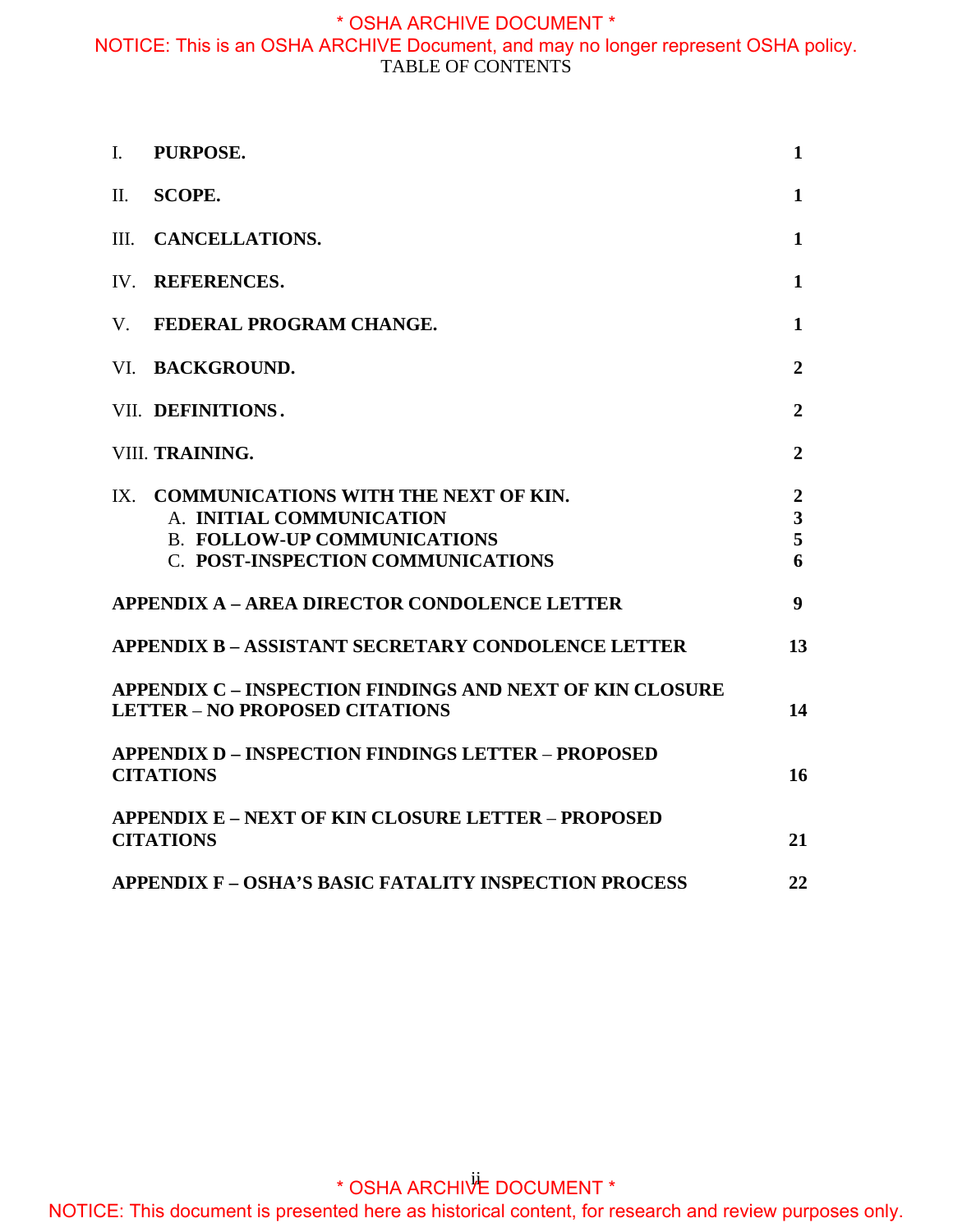#### <span id="page-3-0"></span>NOTICE: This is an OSHA ARCHIVE Document, and may no longer represent OSHA policy.

I. Purpose.

This Instruction provides guidance to ensure OSHA communicates its fatality inspection procedures to the victim's family and facilitates the exchange of information throughout the entire inspection process.

II. Scope.

This applies OSHA-wide.

III. Cancellations.

None.

- IV. References.
	- A. CPL 02-00-064, Implementation of a Construction Fatality Information Dissemination System, June 5, 1985.
	- B. STP 01-01-029, Final Rule on Reporting of Fatality or Multiple Hospitalization Incidents, June 7, 1994.
	- C. CPL 02-00-150, Field Operations Manual (FOM), April 22, 2011.
	- D. TED 01-00-018, Initial Training Program for OSHA Compliance Personnel, August 6, 2008.
	- E. Fatality Investigation Procedures, Regional Instruction, Region VII, May 28, 2010.
	- F. OTI Webinar #0032: Best Practices for Interacting with Victim's Families, September 27, 2010.
- V. Federal Program Change.

Federal Program Change, Notice of Intent Required, Adoption Encouraged. This Instruction describes a Federal program change which provides guidance and a three-phased approach for communicating with family members of victims of workplace accidents throughout the investigation of the accident and settlement process. States are strongly encouraged to adopt this Instruction and should utilize it in an "at least as effective" manner to communicate with the victim's family members.

States must submit a notice of intent indicating if the State has or will adopt policies and procedures for communicating with family members of victims of workplace accidents and if so, whether the State's policies and procedures are or

# \* OSHA ARCHIVE DOCUMENT \*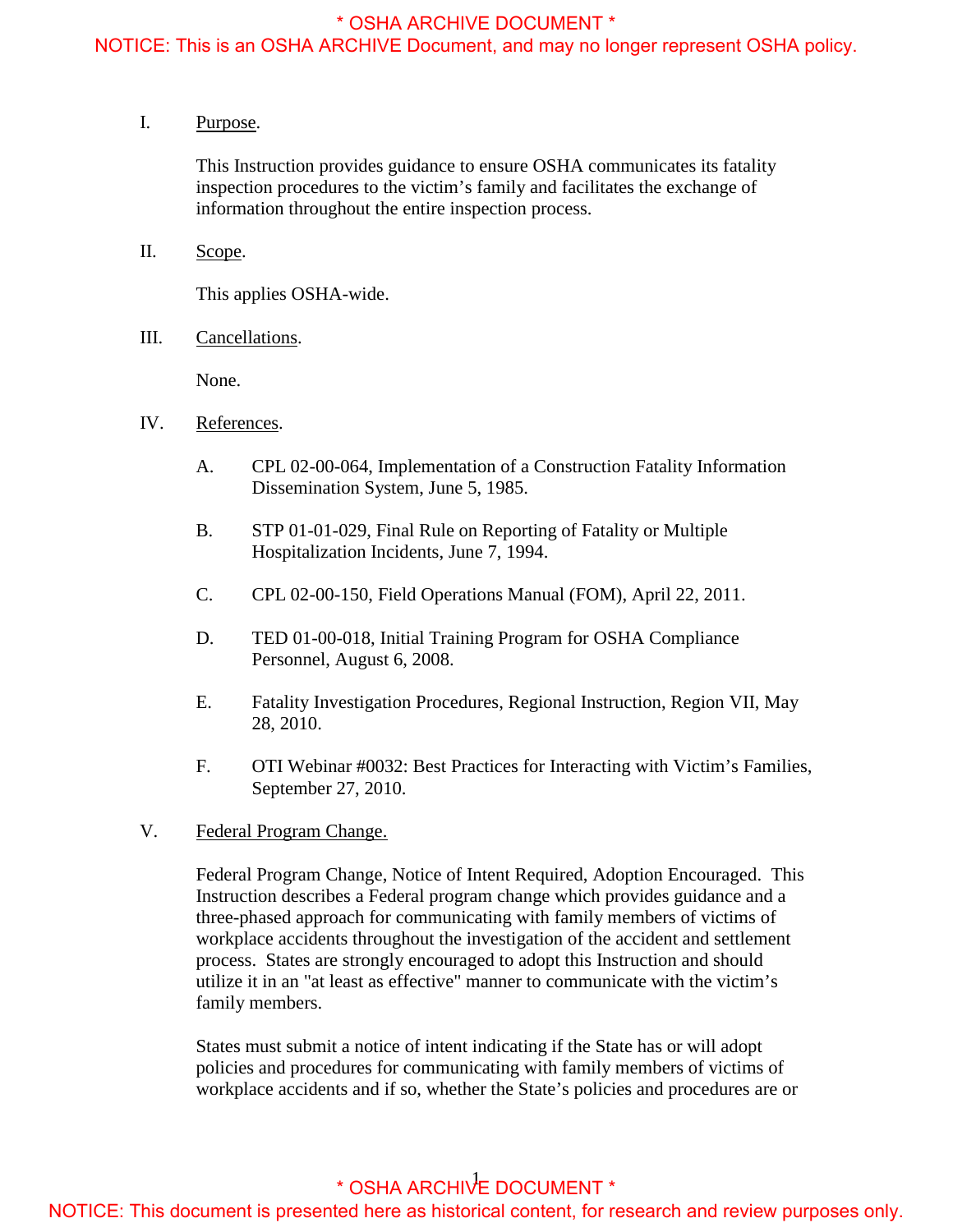<span id="page-4-0"></span>NOTICE: This is an OSHA ARCHIVE Document, and may no longer represent OSHA policy.

will be identical to or different from the Federal program. OSHA will post summary information on the State responses to this Instruction on its website.

VI. Background.

This Instruction provides guidance for communication with the next of kin following a workplace fatality. OSHA places a high priority on fatality inspections, which demand a high degree of sensitivity and investigative accuracy. Only trained and experienced OSHA representatives should be assigned to interact with families of the deceased.

#### VII. Definitions.

- A. Fatality. A worker death resulting from a work-related incident or exposure; in general, from an accident or an illness caused by or related to a workplace hazard.
- B. Next of Kin. Individual(s), often a family member, listed as the emergency contact(s) on the victim's employment records; another person identified by the employer if an emergency contact is not identified on the employment records or no such record exist; or a representative designated by the next of kin.

#### VIII. Training.

OSHA compliance officers attend several OSHA Training Institute courses relevant to fatality inspections. OSHA personnel involved in fatality inspections and in communicating with the next of kin must complete training in accordance with TED 01-00-018, *Initial Training Program for OSHA Compliance Personnel*, in addition to receiving on-the-job field training under the guidance of a supervisor and/or an experienced compliance officer.

IX. Communications with the Next of Kin.

OSHA places a high priority on communicating with families after a workplace fatality. Care must be taken to ensure sensitivity and tact are exercised during all communications. Interactions with the next of kin can typically be accomplished by using a "three- phase approach" which includes: an initial communication; follow-up communications throughout the inspection; and post-inspection communications. This will ensure that OSHA receives the necessary information about the victim, job history, co-workers, and keeps the next of kin informed from the beginning of the inspection and through the progression of the inspection until the case is either closed or becomes a final order of the Occupational Safety and Health Review Commission.

 NOTE: Where OSHA is not able to identify the victim's next of kin, all attempts shall be fully documented in the case file.<br>  $*$  OSHA APCHU<sup>2</sup>E De

# \* OSHA ARCHIVE DOCUMENT \*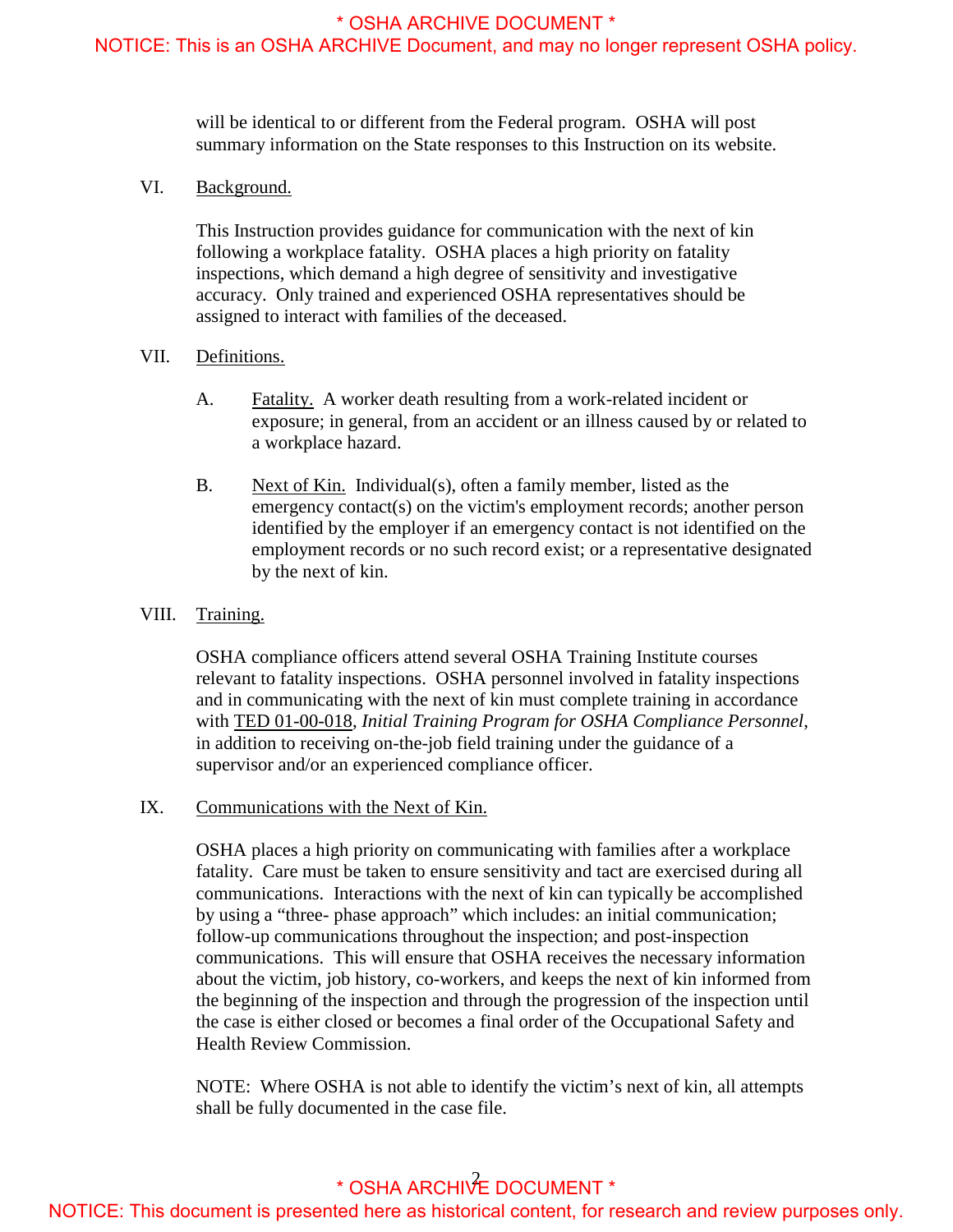<span id="page-5-0"></span>If the victim's next of kin do not want to speak with OSHA, their wishes should be respected. However, the OSHA representative should notify his/her supervisor of the next of kin's wishes, make a notation in the case file, and ensure that all procedures of CPL 02-00-150, Field Operations Manual, Chapter 11, Section G, Family of Victims are followed. The OSHA representative should provide the next of kin with his/her point of contact information, including the Area Office's telephone number, address and an e-mail address. The next of kin should be instructed to contact the OSHA representative with any questions regarding the inspection.

A. Initial Communication.

Prior to any initial communication, OSHA should verify through interviews with the employer and/or local authorities, that the next of kin has been previously notified of the fatality. OSHA should attempt to contact the family via telephone prior to the initial notification letter being mailed. After the initial communication, OSHA will then contact the next of kin to request work-related information concerning the fatality and encourage the next of kin to contact OSHA with any additional information.

- 1. The OSHA representative should ensure the following is explained during the initial communication with the next of kin:
	- a. OSHA inspects the worksite(s) where fatalities have occurred to determine whether a violation of OSHA safety and health standards has occurred and what effect the alleged violation had on the accident.
	- times are limited to safety and health hazards that may be months to complete. b. These inspections are often comprehensive in nature, but at associated with the fatality. The inspection may take up to six
	- workplace fatality. c. If OSHA finds that the employer violated safety and health standards, the agency may issue citations and seek civil or criminal penalties against the employer. OSHA does not issue citations or seek civil penalties solely because there was a
	- d. OSHA is barred from releasing certain information as a result of the applicability of legal privileges. OSHA will explain that the releasable portions of the case file will not be made available to the next of kin until after the employer contest period has passed or no contest has been filed. In situations where the case is contested, the case file will not be made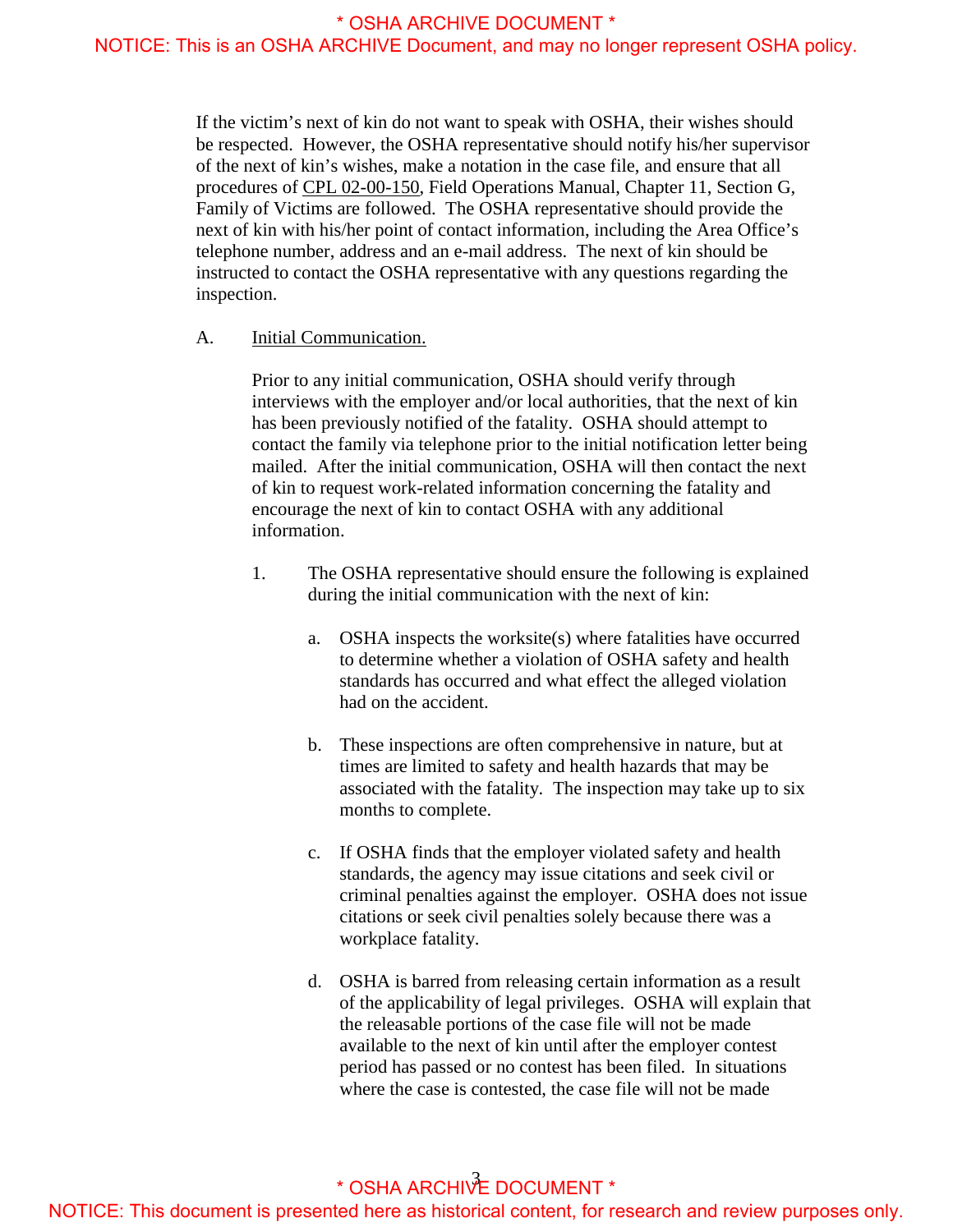available until after litigation is concluded. If a criminal referral is under consideration or has been made, the case file cannot be released until those actions are complete.

- e. Upon issuance of a Occupational Safety and Health Review Commission (OSHRC) final order, the next of kin will be afforded the opportunity to discuss the case with the Area Director.
- f. At any time during the inspection and throughout the inspection process, the next of kin may contact the local OSHA office to inquire about the status of the case or to ask questions.
- 2. OSHA will contact the next of kin early in the inspection process. This gives the OSHA representative the opportunity to establish a trusting and working relationship with the next of kin and communicate that the incident is being investigated. Care must be taken to ensure sensitivity and tact are exercised during all communications.

NOTE: During the initial communication with the next of kin, OSHA must determine if it is the appropriate time to explain OSHA's fatality inspection process. If it is not the appropriate time, OSHA will inquire if there might be a better time to talk and provide the next of kin with point of contact information, while briefly explaining the nature of future communications with the agency.

- 3. After receiving next of kin information, initial communication with the next of kin should normally occur within five working days. OSHA should explain the investigative process of the fatality inspection and ensure that the next of kin understands the role of OSHA as noted in Paragraph (A)(1) above. OSHA should also explain the role of each party below:
	- a. Law Enforcement.

Generally, first responders such as local police and fire personnel arrive at the incident scene within minutes of the event. If local law enforcement determines that foul play did not contribute to the incident, they will release jurisdiction of the site to OSHA for inspection. Law enforcement and OSHA inspections are conducted independently. OSHA will determine whether any workplace health and safety laws were violated, while the police consider possible criminal matters.

# 4 \* OSHA ARCHIVE DOCUMENT \* NOTICE: This document is presented here as historical content, for research and review purposes only.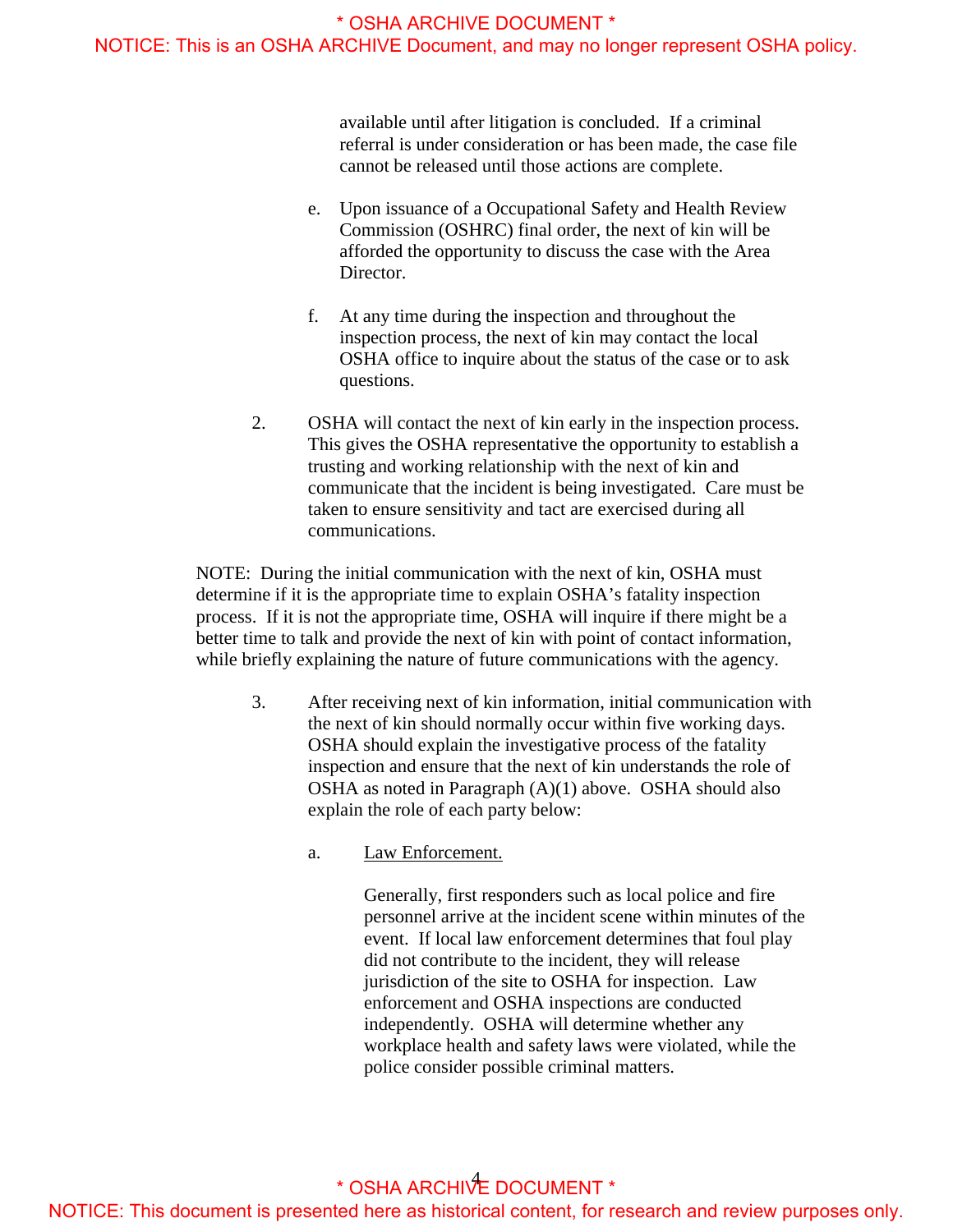<span id="page-7-0"></span>b. Coroner.

Coroners identify possible causal factors related to some workplace fatalities. The coroner's report is also independent of OSHA's inspection. In some cases, OSHA will obtain information from the coroner as part of the inspection.

- 4. The Area Director condolence letter (Appendix A), as per CPL 02-00-150, *Field Operations Manual,* Chapter 11, Section G, Family of Victims, will be sent within five working days after contact with the next of kin. In addition to the Area Director condolence letter, the Assistant Secretary sends a condolence letter to next of kin (Appendix B).
- letter to the Directorate of Enforcement Programs. In addition to 5. The Area Office should email the Assistant Secretary's condolence the letter, there should be a sufficient explanation of the events leading to the fatality. Where there are discrepancies, erroneous and/or missing information, the appropriate Regional Office will be contacted for clarification. After signature, the letter is mailed by the National Office to the next of kin and a copy forwarded to the appropriate Area Office.

NOTE: In some circumstances, it may not be appropriate to follow these procedures (e.g., in the case of a small business, the owner or supervisor may be a relative of the victim). The form letter should be modified to take any special circumstance into account or a form letter should not be sent. If a letter is not sent, explain the rationale in the case file.

- 6. All communication with the next of kin, including the Area Director and Assistant Secretary condolence letters, will be noted in the case file.
- B. Follow-up Communications.

Follow-up communications are vital to the exchange of information. These communications allow OSHA to provide updates on the status of the inspection and provide the next of kin with an opportunity to ask questions. However, OSHA may not divulge any privileged information (such as the name of potential witnesses) during the course of these discussions. This exchange should occur periodically until the inspection is completed and findings are communicated to the next of kin.

OSHA's commitment to exchange information with the next of kin shall be as follows:

## 5 \* OSHA ARCHIVE DOCUMENT \* NOTICE: This document is presented here as historical content, for research and review purposes only.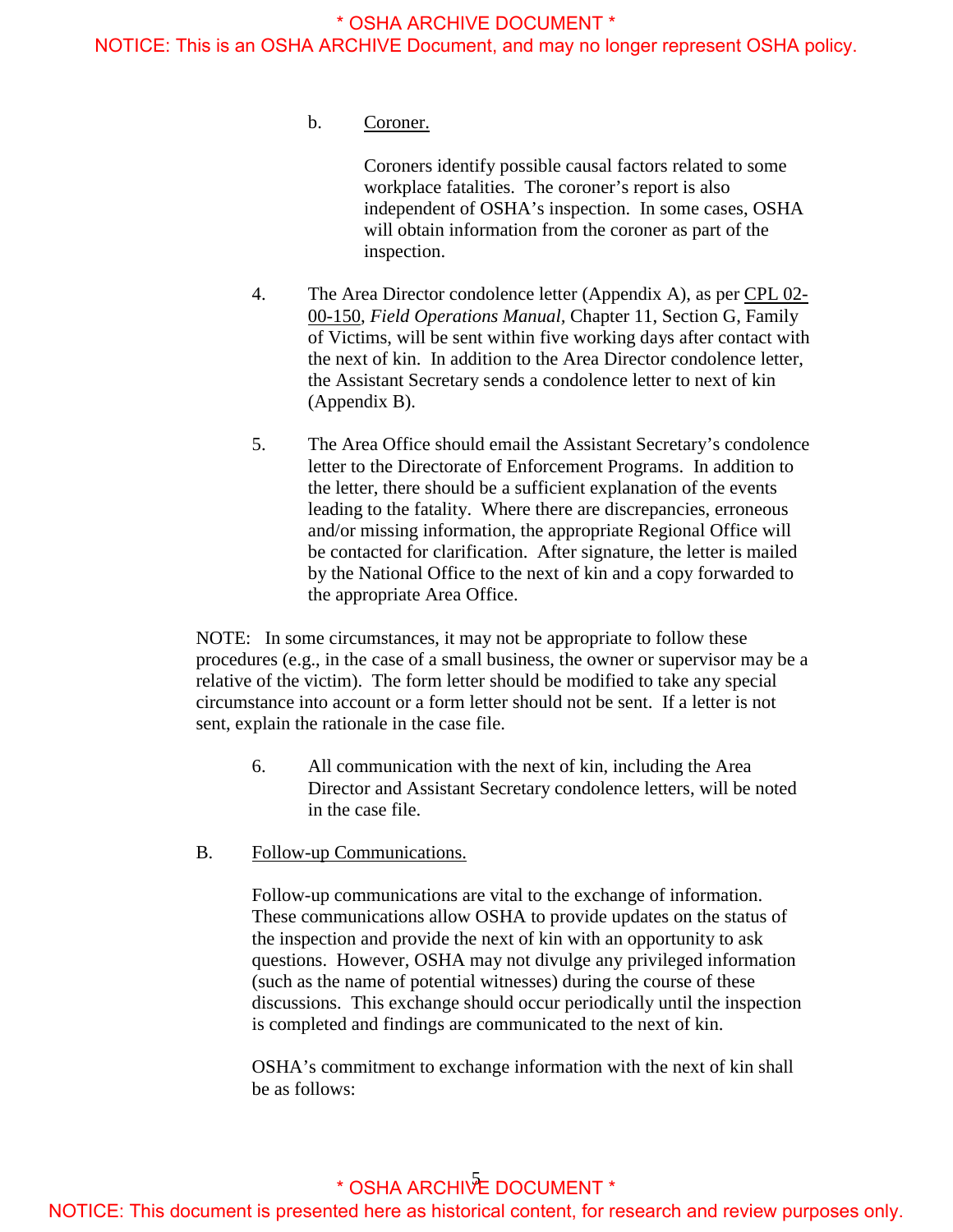<span id="page-8-0"></span>NOTICE: This is an OSHA ARCHIVE Document, and may no longer represent OSHA policy.

- 1. Updated information to the next of kin should continue on a periodic basis; for example, once every 30 days or at a time agreed to between the OSHA representative and the next of kin.
- 2. OSHA will explain various aspects of the inspection, including the inspection findings letter (Appendix C or Appendix D), OSHA citations and penalties, the informal conference process, and Freedom of Information Act (FOIA) issues.
- 3. All communications will be noted in the case file.

NOTE: If the next of kin opts out of the exchange of information, initially or during the inspection, the OSHA representative must respect the decision, notify their supervisor, and inform the next of kin that he/she may inquire about the status of the case at a later date, if desired.

Post-Inspection Communications.

C. Post-Inspection Communications.<br>After the inspection, OSHA will make every effort to contact the next of kin via telephone to explain findings, address any questions and give the family an opportunity to provide input. Depending on the case, OSHA may issue a press release. If a press release is planned, OSHA will make every attempt to notify the family by telephone before the information is released to the public. OSHA will also provide a copy of the press release to the family.

**No Proposed Citations.** 

1. No Proposed Citations.<br>If citations are not issued, the OSHA representative should explain the findings of the inspection during the post-inspection communication. Additionally, the OSHA representative should be prepared to discuss and explain the following:

- a. OSHA does not issue citations solely because there was a workplace fatality.
- b. OSHA inspected the worksite(s) to determine whether a violation of OSHA safety and health standards had occurred. The workplace inspection found no alleged violation(s) of safety and health standards and, as a result, no citations were issued to the employer.
- c. OSHA should make the next of kin aware of the Freedom of Information Act (FOIA), as it pertains to OSHA's inspection file.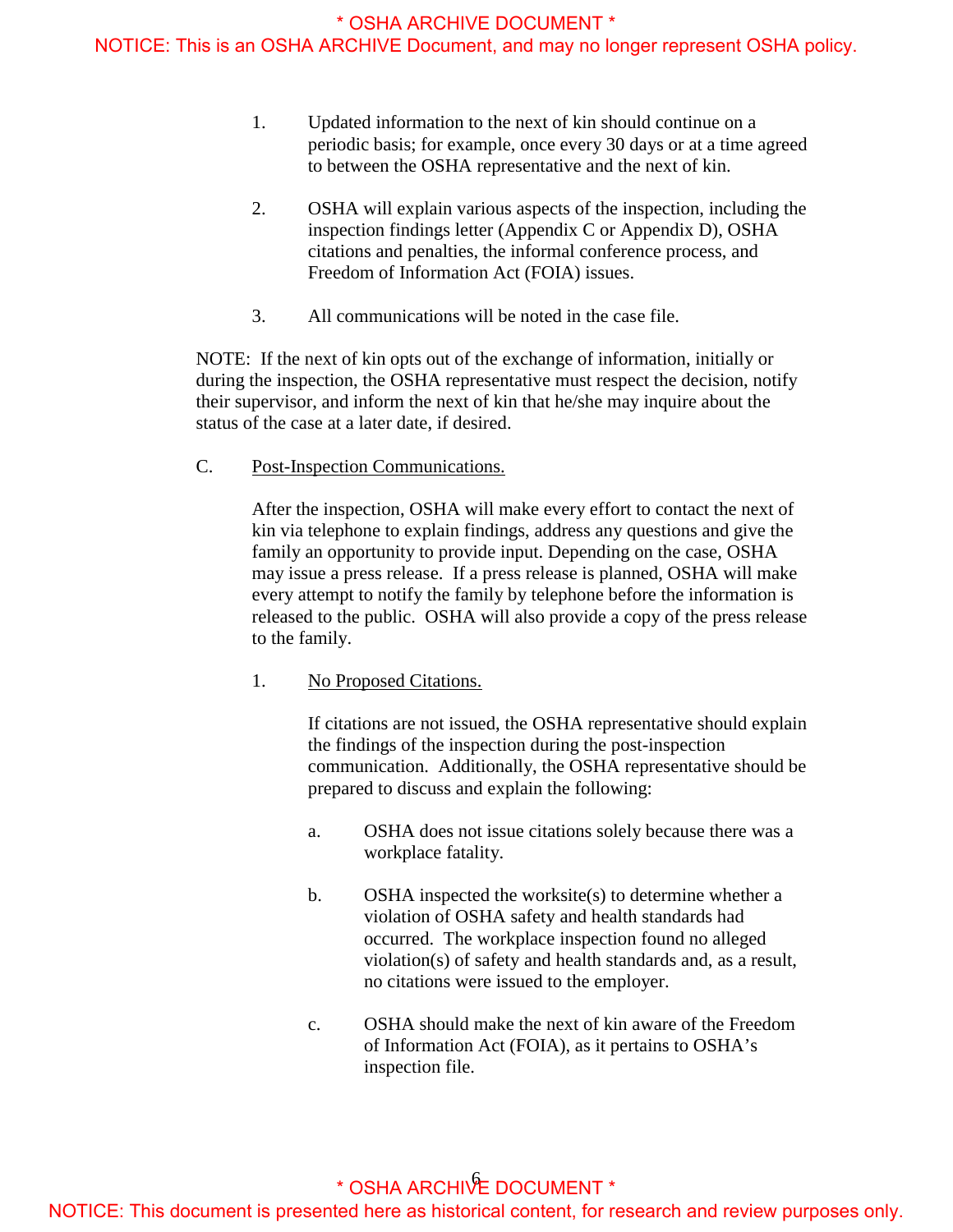- d. Within five days of closing the case, the case closure letter should be sent to the next of kin (Appendix C).
- e. All communications will be noted in the case file.
- 2. Proposed Citations.

 Periodic communications with the next of kin should reflect a time agreed to between the OSHA representative and the next of kin. After confirmation that the employer has received the citations, OSHA should begin post-inspection communications with the next of kin to explain the alleged violation(s), proposed penalties, any reduction factors, violation classification, abatement requirements, settlement procedures, and Freedom of Information Act (FOIA) requests, as it pertains to OSHA's inspection. OSHA should explain that communications between OSHA and the next of kin will continue until the case becomes a final order of the OSHRC.

NOTE: OSHA should emphasize that although civil penalties were proposed, penalties under the OSH Act are not based on the occurrence of a fatality. Instead, the gravity of the violation, which factors in severity of injury and probability of occurrence, is one of several considerations in penalty calculation.

- a. Upon confirmation that the employer received the citation(s), OSHA should ensure that the inspection findings letter (Appendix D) with a copy of the citation(s), OSHA Citations and Penalties fact sheet, and the OSHA Fatality inspection fact sheet are sent to the next of kin.
- b. OSHA will explain that the releasable portions of the case file will not be made available to the next of kin until after the employer contest period has passed or no contest has been filed. In situations where the case is contested, the case file will not be made available until after litigation is completed. If a criminal referral is under consideration or has been made, the case file cannot be released until those actions are complete.
- c. All communications with the next of kin should be noted in the case file.
- 3. Upon receipt of a final order resulting from a signed informal settlement agreement or a formal settlement agreement, OSHA should inform the next of kin of the settlement and explain the outcome. Issues associated with the settlement agreement or OSHRC decision (i.e., amended abatement dates, reclassification

# $^*$  OSHA ARCHIVE DOCUMENT  $^*$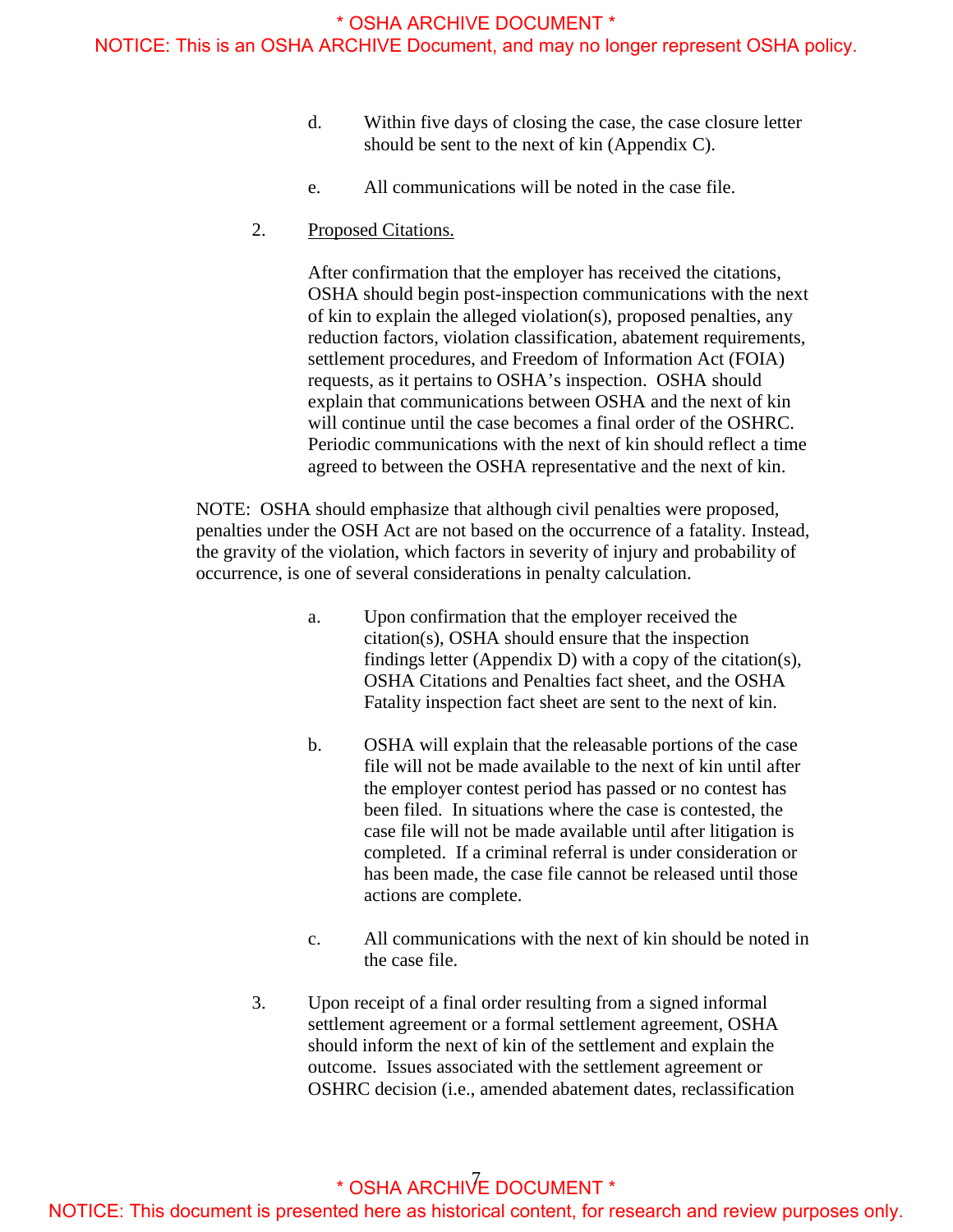of violations, and the modification or withdrawal of a penalty, a citation, or a citation item) may be discussed. Finally, OSHA should again make the next of kin aware of the Freedom of Information Act (FOIA), as it pertains to OSHA's inspection.

- a. Within five days of a final order closing the case, the case closure letter should be sent to the next of kin (Appendix E).
- b. All communications with the next of kin should be noted in the case file.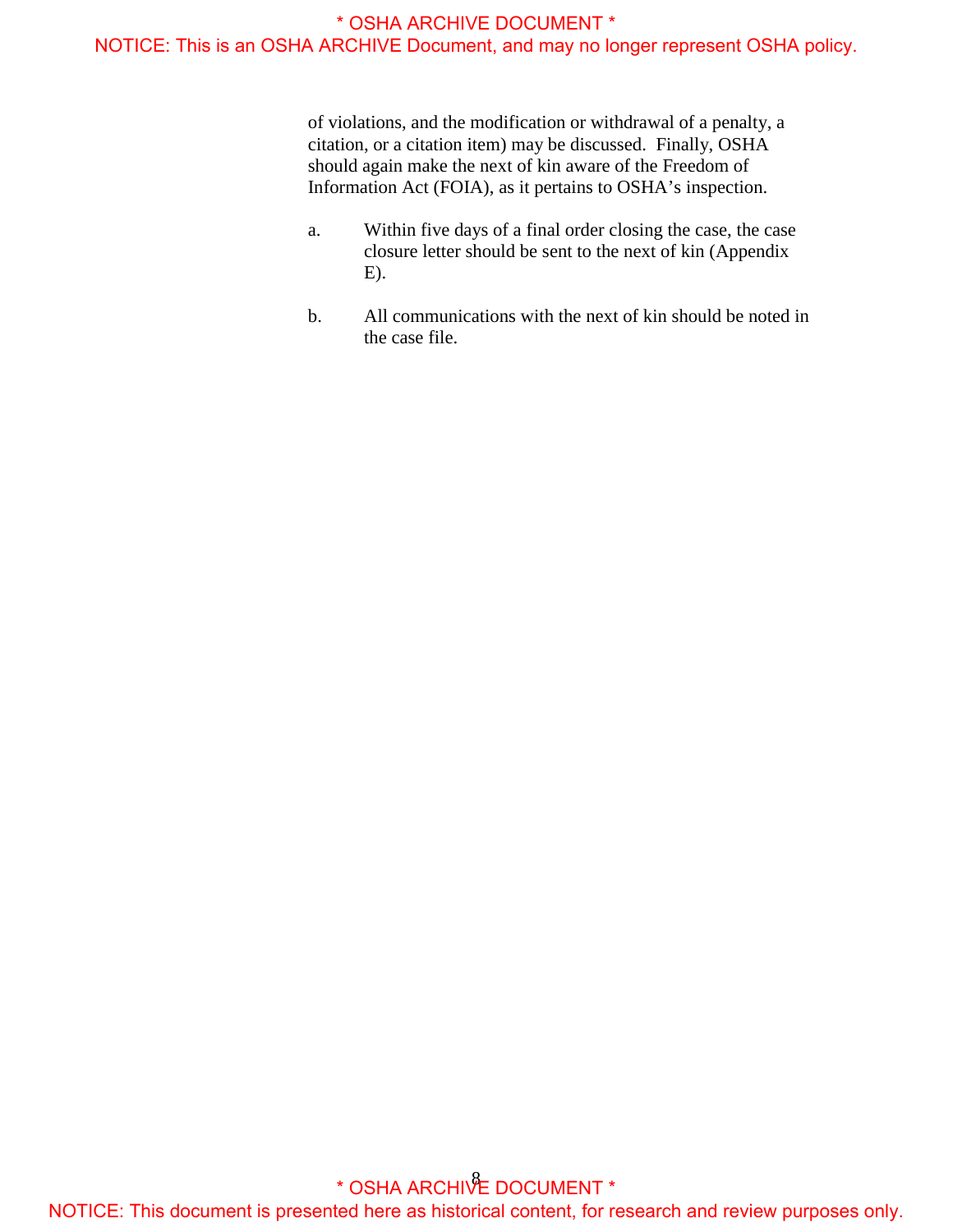<span id="page-11-0"></span>NOTICE: This is an OSHA ARCHIVE Document, and may no longer represent OSHA policy.

#### **APPENDIX A**

#### **AREA DIRECTOR CONDOLENCE LETTER**

Dear \_\_\_\_\_\_\_\_\_\_\_\_\_:

 Please accept our sincerest sympathy in the tragic death of [**victim's name**]. We deeply regret the loss of your [**husband's, mother's, friend's, son's, etc.**] life.

We want you to know that the Occupational Safety and Health Administration (OSHA) is investigating the circumstances surrounding Mr./Ms. \_\_\_\_\_\_\_\_'s death. We will share our findings when our inspection is complete, which may take up to six months.

Enclosed is some information about OSHA fatality inspections. If you believe you or another family member or friend may have information concerning your [**husband's, mother's, friend's, son's, etc.**] death, please contact us so that we can discuss this with you.

If you have any questions about our inspection or any of the information enclosed, please contact me:

Area Director USDOL/OSHA Street Address City, State Zip Code

Telephone: \_\_\_\_\_\_\_\_\_\_\_\_\_ E-Mail: \_\_\_\_\_\_\_\_\_\_@dol.gov

Again, please accept our heartfelt condolences and let us know if we can be of any assistance to you, your family or friends.

Sincerely,

Area Director

**Enclosures**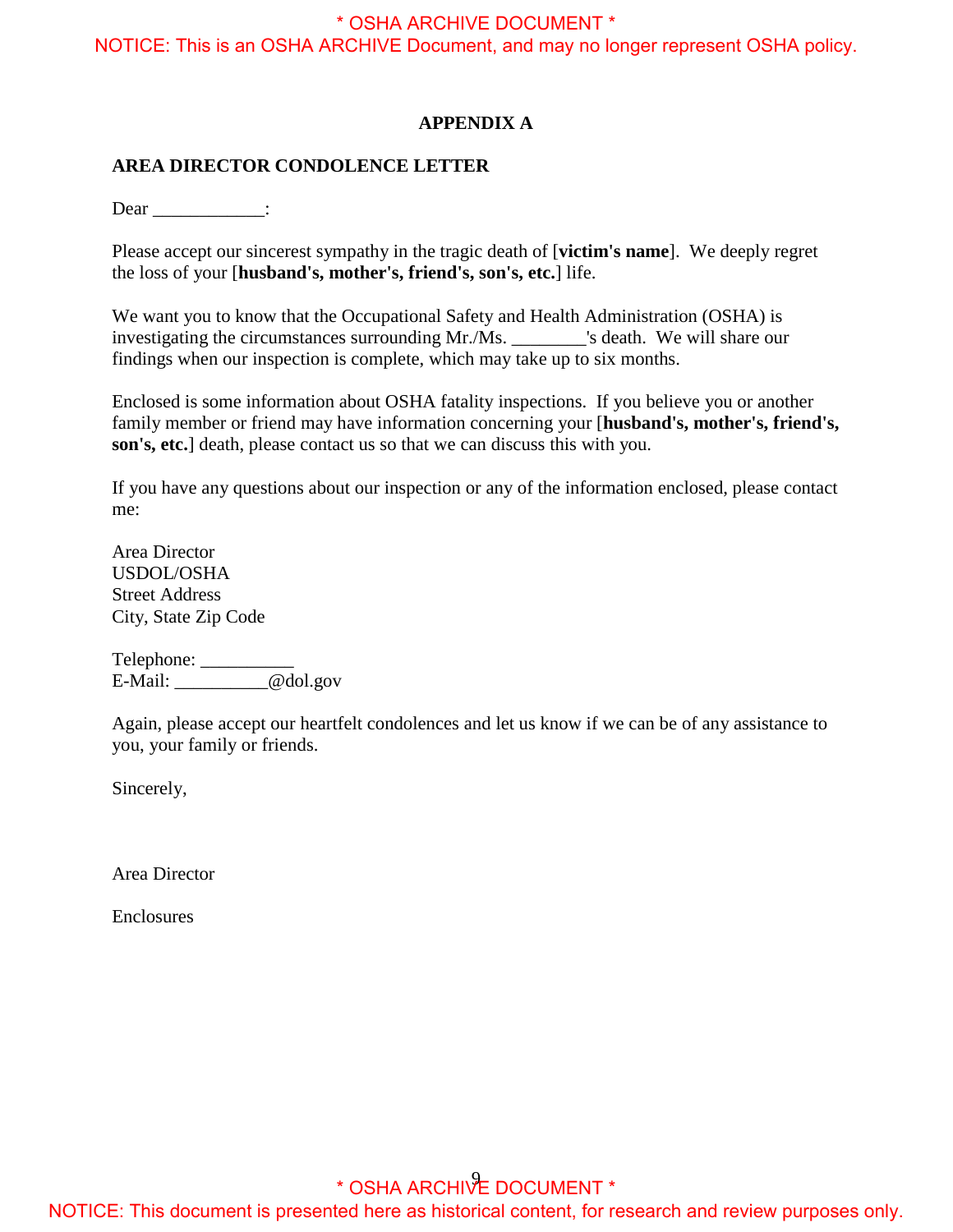NOTICE: This is an OSHA ARCHIVE Document, and may no longer represent OSHA policy.

#### **(Enclosure)**

#### **OSHA CITATIONS AND PENALTIES**

OSHA citations state the specific safety and health standards the company is alleged to have violated. They note, both by number and name, the individual sections of OSHA standards that the employer allegedly failed to follow. (A complete listing of OSHA standards is available for review at the OSHA area office or can be accessed on the agency's Internet site at <www.osha.gov> under "Standards.")

Citations specify the location in the plant or on the site where the violation occurred and the circumstances surrounding the violation. The Area Director of the local OSHA office that conducted the inspection signs and issues the citations. Citations must be issued within six months following identification of the violations. Even if they disagree with the findings, employers must post a copy of each citation at or near the place where an alleged violation occurred for three days or until the violation is abated, whichever is longer.

Citations identify required abatement dates (the dates when the hazards must be corrected) and proposed penalties for each alleged violation. For violations that are easy to fix, immediate abatement may be appropriate. If an employer must purchase equipment or significantly modify the workplace, a longer period is permitted.

Proposed penalties may range as high as \$70,000 for a willful violation or \$7,000 for a serious violation. These amounts were set into law by Congress in 1991. Other-than-serious violations may carry penalties or there may be no penalty proposed for these violations. OSHA proposes citations when a standard has been violated. The amount of each proposed citation can be adjusted based on the employer size, good faith on the part of the employer (those implementing the safety and health program), and inspection history.

Violations are classified as willful if OSHA has evidence that the employer intentionally disregarded the requirements of the Occupational Safety and Health Act of 1970 (OSH Act) and/or was plainly indifferent to the safety of employees. Violations are identified as serious if there is substantial probability that death or serious physical harm could result and that the employer knew, or should have known, of the hazard. A violation that has a direct relationship to job safety and health, but probably would not cause death or serious physical harm, is classified as other-than-serious. Violations may also be characterized as repeat if OSHA has cited the company for a substantially similar hazard within the past five years.

OSHA proposes penalties as a result of violations, but does not actually have the authority to impose fines. That authority is granted by law to the Occupational Safety and Health Review Commission (OSHRC), an administrative review board that is completely separate from OSHA and the U.S. Department of Labor. Employers can contest (challenge) alleged violations, proposed penalties or abatement dates before this board. If the employer decides to challenge any part of OSHA's findings, they must do so within 15 working days after the employer receives the citations.

# 10 \* OSHA ARCHIVE DOCUMENT \*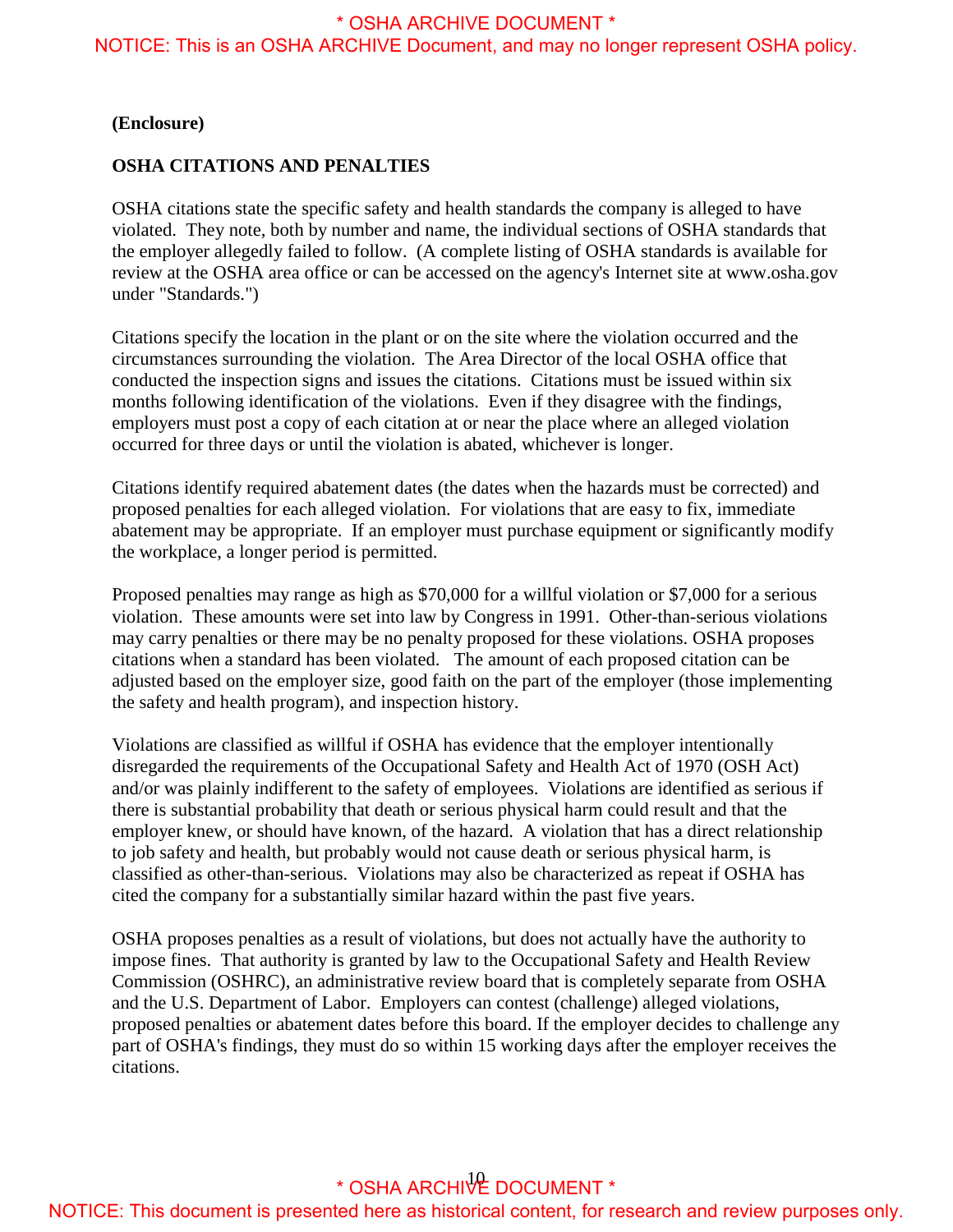Employers may request a meeting with OSHA to discuss the issued citations and possibly to enter into an informal settlement of the case. This may involve reductions in penalties in exchange for promptly correcting violations. OSHA's primary concern remains prevention of injuries, illnesses and deaths rather than collection of funds. (All penalty monies go directly to the U.S. Treasury; they are not part of OSHA's budget or credited to the agency.)

If an employer acknowledges the violations and agrees to pay the proposed penalties, then the citations as issued or amended automatically become a final order of OSHRC. The employer pays the penalties and the case is closed. The employer may also contest a part of a citation and pay part of the penalties assessed, or contest the entire case. Contested cases proceed through an administrative review process at the OSHRC. The employer or OSHA may further appeal the case in the appropriate U.S. Court of Appeals, if dissatisfied with the OSHRC's decision.

When an employer is charged with a willful violation of an OSHA standard and that alleged violation results in the death of an employee, OSHA may ask the U. S. Department of Justice to seek criminal prosecution of the employer. These are difficult cases to prove and few cases reach court and convictions are rare. However, should an employer be convicted, he or she could face a fine of up to \$250,000 individually and/or a jail term of up to six months. A corporation could receive a fine of as much as \$500,000.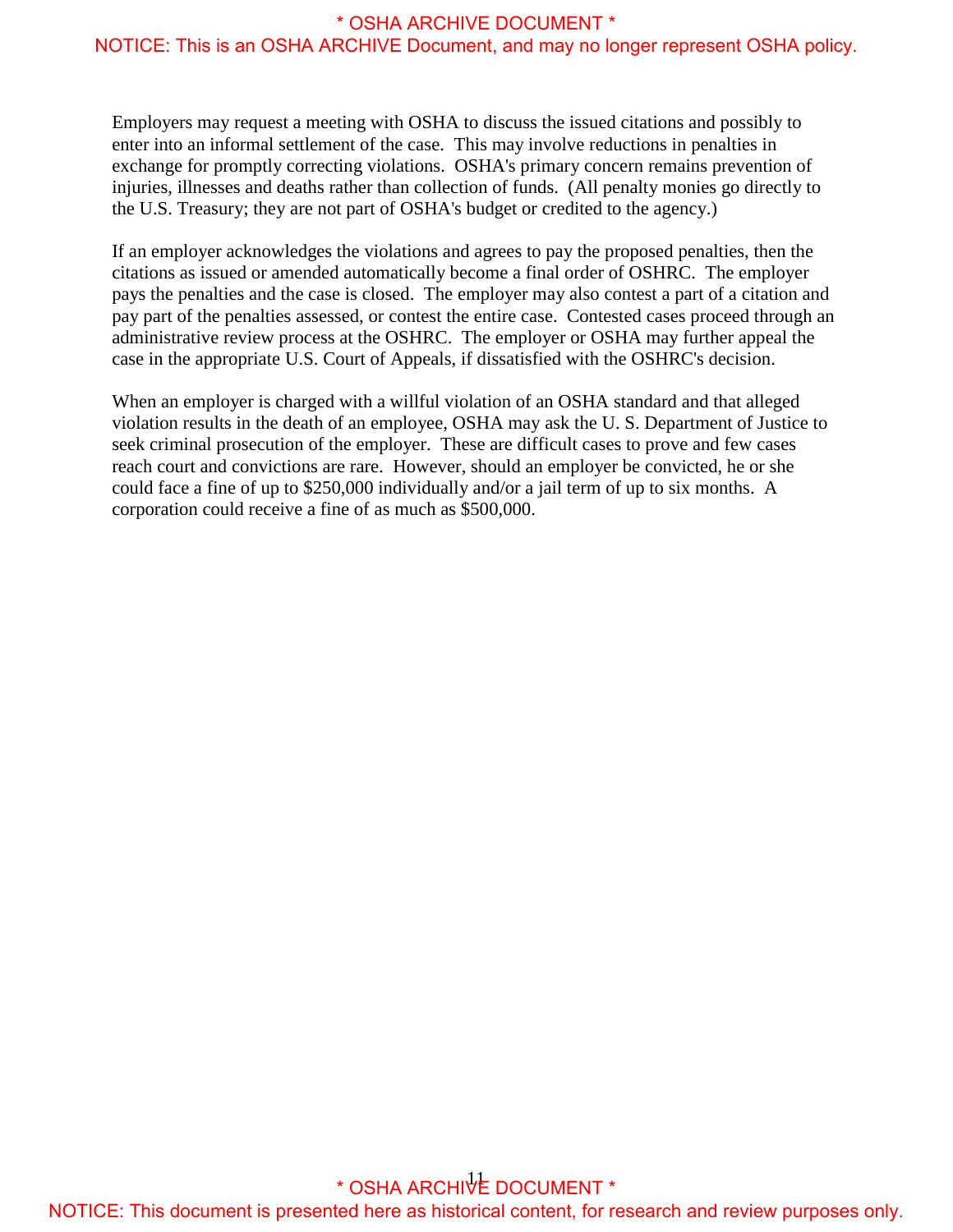NOTICE: This is an OSHA ARCHIVE Document, and may no longer represent OSHA policy.

#### **(Enclosure)**

#### **OSHA FATALITY INSPECTIONS**

Congress enacted the Occupational Safety and Health Act of 1970 (OSH Act) to assure safe and healthful working conditions for working men and women. The Occupational Safety and Health Administration (OSHA) was established under the OSH Act to provide for the enforcement of standards developed under the Act. There are both Federal and State OSHA programs.

nature, but at times may be limited to the area in which the fatality occurred. If OSHA finds that OSHA inspects the worksites where fatalities have occurred to determine whether a violation of OSHA safety and health standards occurred. These inspections are often comprehensive in the employer violated safety and health standards, the agency may issue citations and seek civil penalties against the employer, and may also refer the case to the U.S. Department of Justice for possible criminal prosecution.

OSHA does not issue citations solely because there was a workplace fatality. However, if during any inspection, OSHA finds that the employer violated safety and health standards, the agency may issue citations and seek civil or criminal penalties against the employer.

Upon written request, OSHA can release the portions of the inspection file normally available to release under the Freedom of Information Act (FOIA) and this information will be provided to next of kin, **without charge**. In an effort to keep the next of kin apprised of developments during an inspection, OSHA sends them copies of citations (the formal notice of alleged hazards in the workplace), appeal letters (the employer's notice of disagreement with the issued citations), and informal settlements (a binding agreement between OSHA and the employer to settle the case) as soon as the document is issued. Furthermore, OSHA is committed to the exchange of information with the next of kin as follows:

- Any time during the inspection or the resulting litigation, the next of kin may contact the local OSHA office to inquire about the status of the case or to ask questions.
- If the next of kin has information or evidence that can assist in the inspection, they are encouraged to take a proactive role and share this information by writing, calling or emailing the local OSHA office.
- to OSHA or on information received from OSHA. In such cases, they are free to write or call • The next of kin is encouraged to follow up and inquire about any information they have sent the local OSHA office.
- Upon issuance of the final order, the next of kin will be afforded the opportunity to meet with Area Director to answer questions and explain the settlement decision.
- OSHA will notify the next of kin when the case is closed. At that time, the portions of the file that can be released under FOIA will be made available to family members, at no charge, upon written request.

# \* OSHA ARCHIVE DOCUMENT \*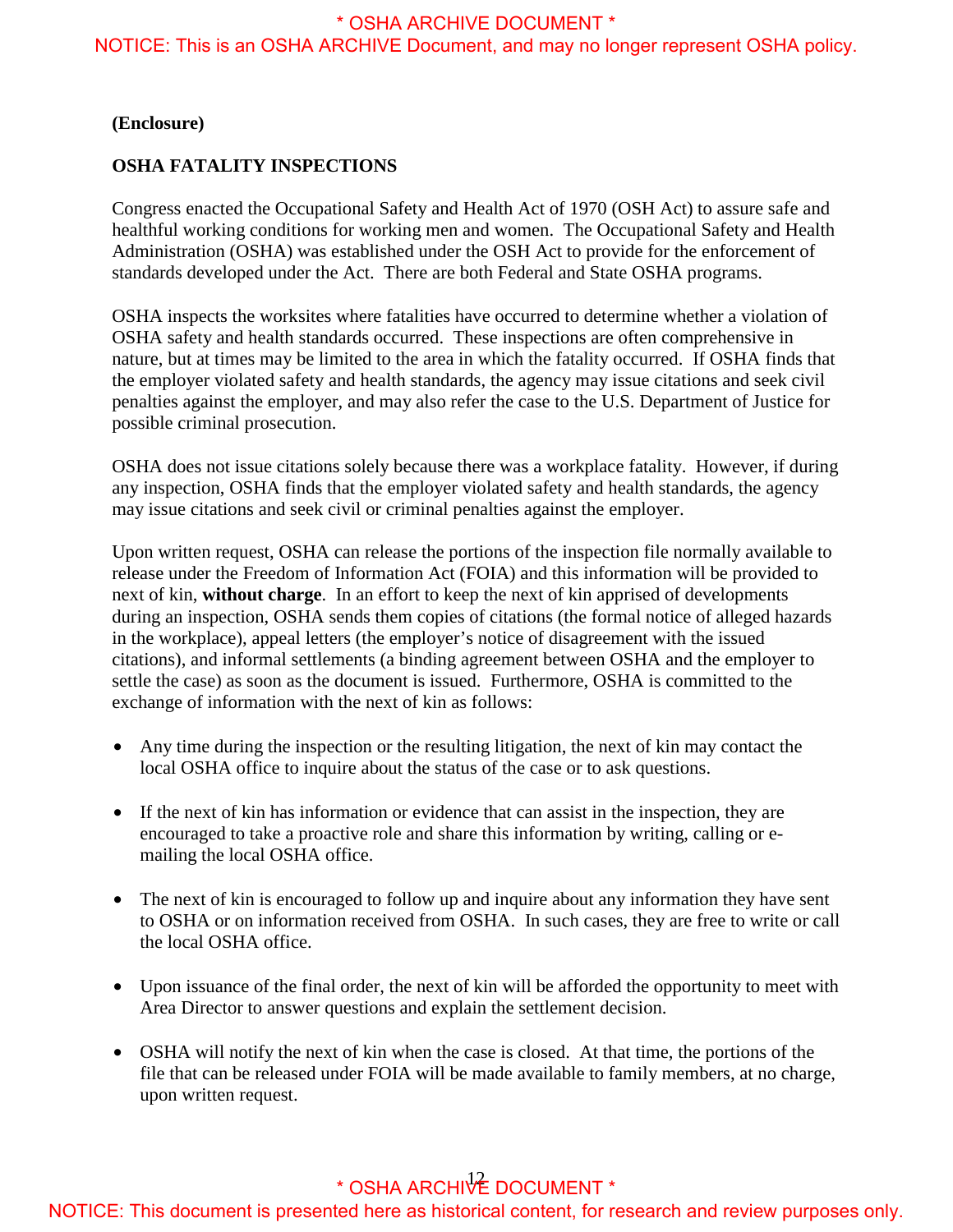<span id="page-15-0"></span>NOTICE: This is an OSHA ARCHIVE Document, and may no longer represent OSHA policy.

#### **APPENDIX B**

#### **ASSISTANT SECRETARY CONDOLENCE LETTER**

Dear Mr./Ms./Mrs. Last Name:

Please accept my heartfelt condolences on the tragic death of your [**describe relationship: husband, wife, child, etc**.], [**victim First Name Last Name**]. We deeply regret the loss of his/her life.

Please be assured that the Occupational Safety and Health Administration (OSHA) is investigating the circumstances surrounding [**Mr./Ms./Mrs. Last Name's**] death. We realize that the results of this inspection are very important to you, so we will share our findings as soon as the inspection is completed.

We are committed to preventing injuries and illnesses on the job. Given our mission of providing safer workplaces, we understand that each worker's death is a personal loss and tragedy.

Since your [**husband's/wife's/child's etc**.] death occurred in [**State**], which is part of OSHA's Region **#,** our investigators from the region will be handling the inspection. If you have any questions about the inspection (ref: OSHA Inspection No. **########**), or any information you think might be helpful, please do not hesitate to contact [**First Name Last Name**], Area Director, at the following address:

USDOL/OSHA Street Address City, State ZIP Phone: (XXX) XXX-XXXX Fax: (XXX) XXX-XXXX E-Mail: @dol.gov

Again, please accept my sincere sympathy and regret for your loss. If OSHA can be of any assistance to you, your family, or friends, please do not hesitate to contact us.

Sincerely,

Assistant Secretary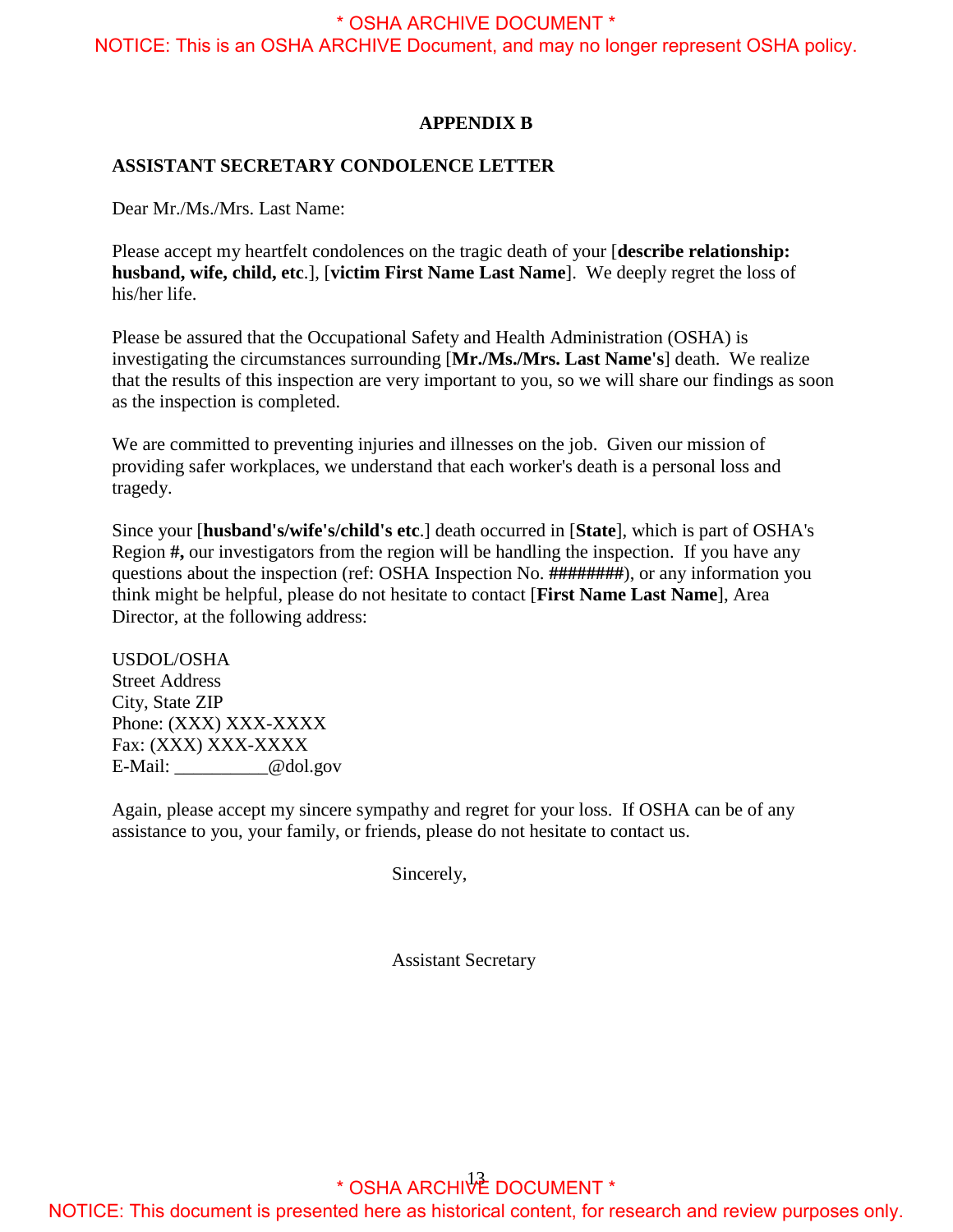<span id="page-16-0"></span>NOTICE: This is an OSHA ARCHIVE Document, and may no longer represent OSHA policy.

#### **APPENDIX C**

#### **INSPECTION FINDINGS AND NEXT OF KIN CLOSURE LETTER – NO PROPOSED CITATIONS**

Dear :

We are writing to share with you the findings of the recent Occupational Safety and Health Administration (OSHA) inspection into the death of your [**husband, mother, son, etc.**].

[**Insert one or two sentences on the workplace hazard(s) that may have contributed to accident or death if possible. For example, "OSHA's inspection determined that the trench Mr. Jones was working in was not properly sloped or shored and no cave-in protection such as a trench box was provided. Rain on the day of the accident and heavy equipment operating nearby increased the risk of cave-in."]** 

comprehensive in nature, but at times are limited to the area in which the fatality occurred. If OSHA inspects the worksites where these tragedies have occurred to determine whether a violation of OSHA safety and health standards occurred. These inspections are often OSHA finds that the employer violated safety and health standards, the agency may issue citations and seek civil penalties against the employer, and may also refer the case to the United State Department of Justice for possible criminal prosecution. However, OSHA does not issue citations solely because there was a workplace fatality.

OSHA inspected the worksite(s) of **[name of company]** to determine whether a violation of OSHA safety and health standards related to the accident had occurred. The workplace inspection found that no alleged violation(s) of safety and health standards had occurred related to the accident, and therefore, no citations or proposed penalties were issued to the employer.

 have suffered and your lives have been changed forever because of this tragedy. I would like to Despite the inspection indicating that the employer did not violate safety and health standards, we know that no amount of money or compensation can measure the loss you and your family express to you my deepest sympathy.

If you have any questions about our inspection please contact me:

Area Director USDOL/OSHA Street Address City, State ZIP

Telephone: \_\_\_\_\_\_\_\_\_\_\_\_\_ E-Mail: \_\_\_\_\_\_\_\_@dol.gov

 The Freedom of Information Act (FOIA) governs the release of information concerning accident inspections conducted by OSHA. The releasable portions of the file will be made available to

# $^*$  OSHA ARCHI $\sqrt{2}$  DOCUMENT  $^*$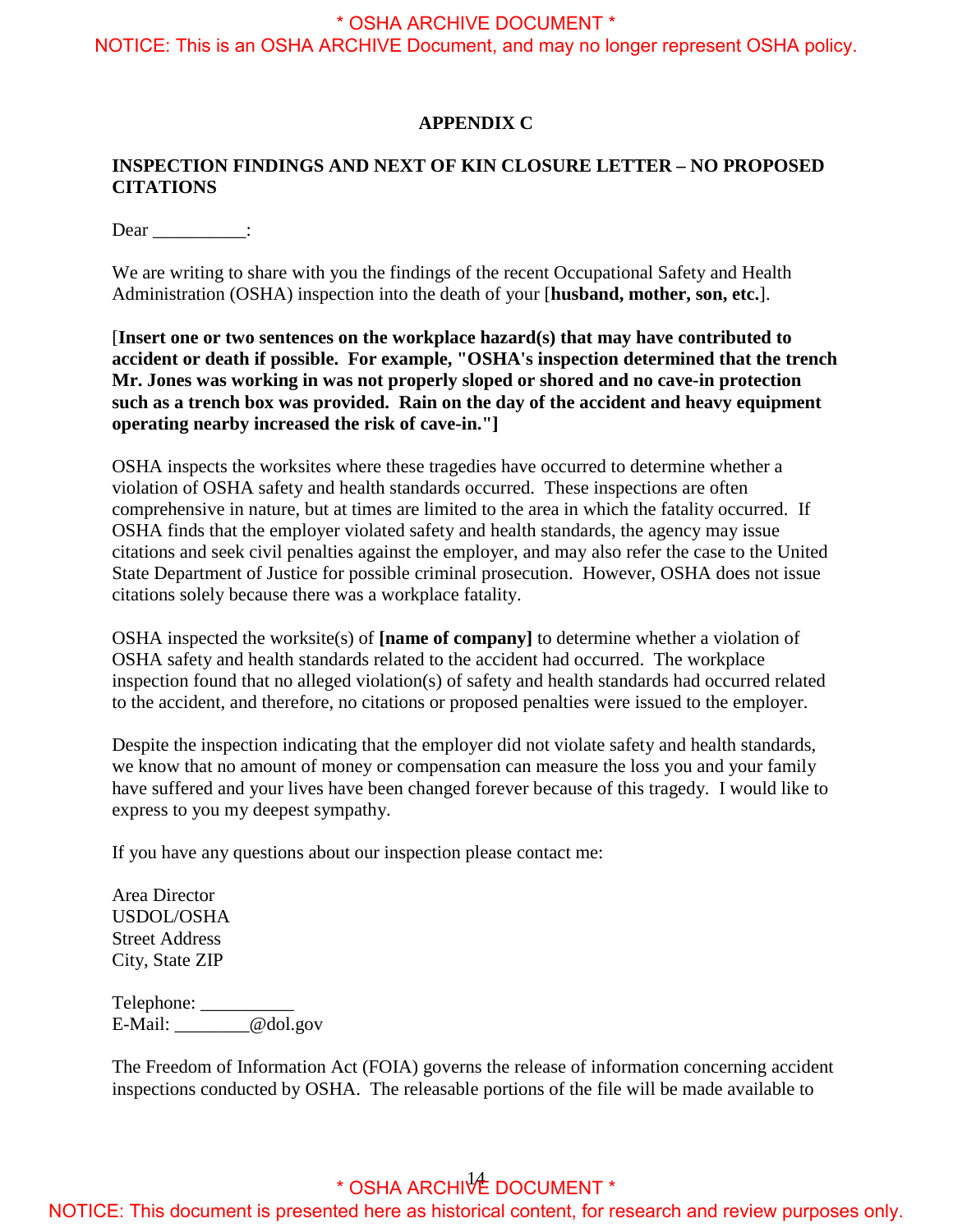you upon written request. OSHA's policy is to waive fees for Freedom of Information Act requests in these circumstances, subject to the requirements of 29 CFR Part 70.

Sincerely,

Sincerely, Area Director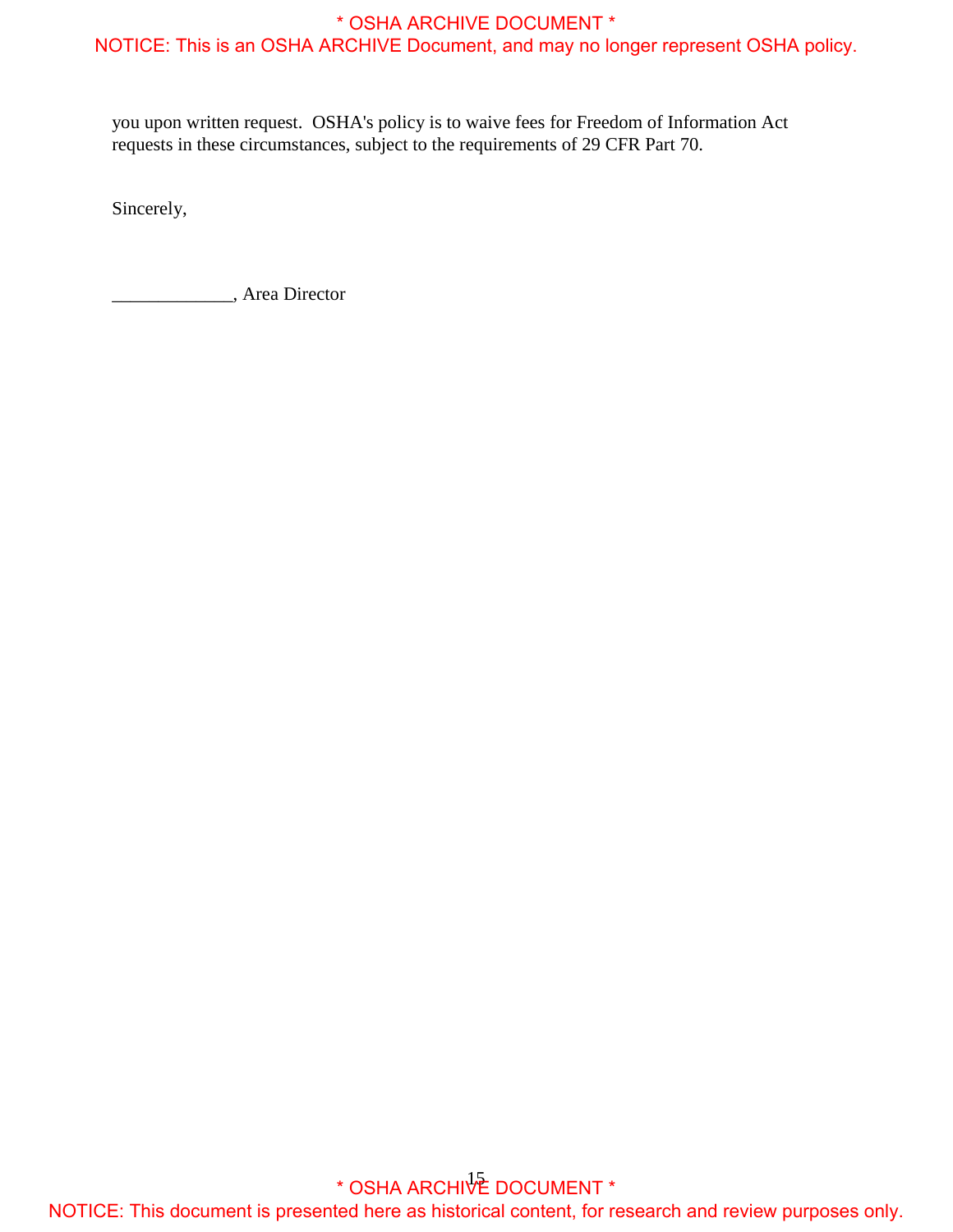<span id="page-18-0"></span>NOTICE: This is an OSHA ARCHIVE Document, and may no longer represent OSHA policy.

#### **APPENDIX D**

#### **INSPECTION FINDINGS LETTER – PROPOSED CITATIONS**

Dear :

We are writing to share with you the findings of the recent Occupational Safety and Health Administration (OSHA) inspection into the death of your [**husband, mother, son, etc.**].

 **was working in was not properly sloped or shored and no cave-in protection such as a**  [**Insert one or two sentences on the workplace hazard(s) that contributed to accident or death, if possible. For example, "OSHA's inspection determined that the trench Mr. Jones trench box was provided. Rain on the day of the accident and heavy equipment operating nearby increased the risk of cave-in."]** 

Enclosed is a copy of the citations and proposed penalties against [**name of company**]. OSHA citations state the alleged violations of safety and health standards at the worksite. They also note which alleged violations OSHA has determined to be specifically associated with Mr./Ms. \_\_\_\_\_\_\_\_\_'s death.

 that OSHA imposes are not based on the occurrence of a fatality. Instead, the gravity of the We would like to emphasize that, under the Occupational Safety and Health Act, civil penalties violation, which factors in severity of injury and probability of occurrence*,* is one consideration in penalty calculation. Penalties may be reduced from the maximum allowable by law based on the company's size and history of previous violations. In some cases, penalties may be reduced in exchange for a company's prompt correction of problems in order to protect other employees at the site and to resolve the hazards promptly.

 because of this tragedy. I would like to express to you my deepest sympathy. If you have any Enclosed is a brief fact sheet that further explains OSHA's citation and penalty policy and should help in understanding the citations. We know that no amount of money or compensation can measure the loss you and your family have suffered and your lives have been changed forever questions about our inspection or any of the information enclosed, please contact me:

Area Director USDOL/OSHA Street Address City, State ZIP

Telephone: \_\_\_\_\_\_\_\_\_\_\_\_\_ E-Mail: \_\_\_\_\_\_\_\_@dol.gov

 The Freedom of Information Act (FOIA) governs the release of information concerning accident inspections conducted by OSHA. The releasable portions of the file will be made available to

# 16 \* OSHA ARCHIVE DOCUMENT \*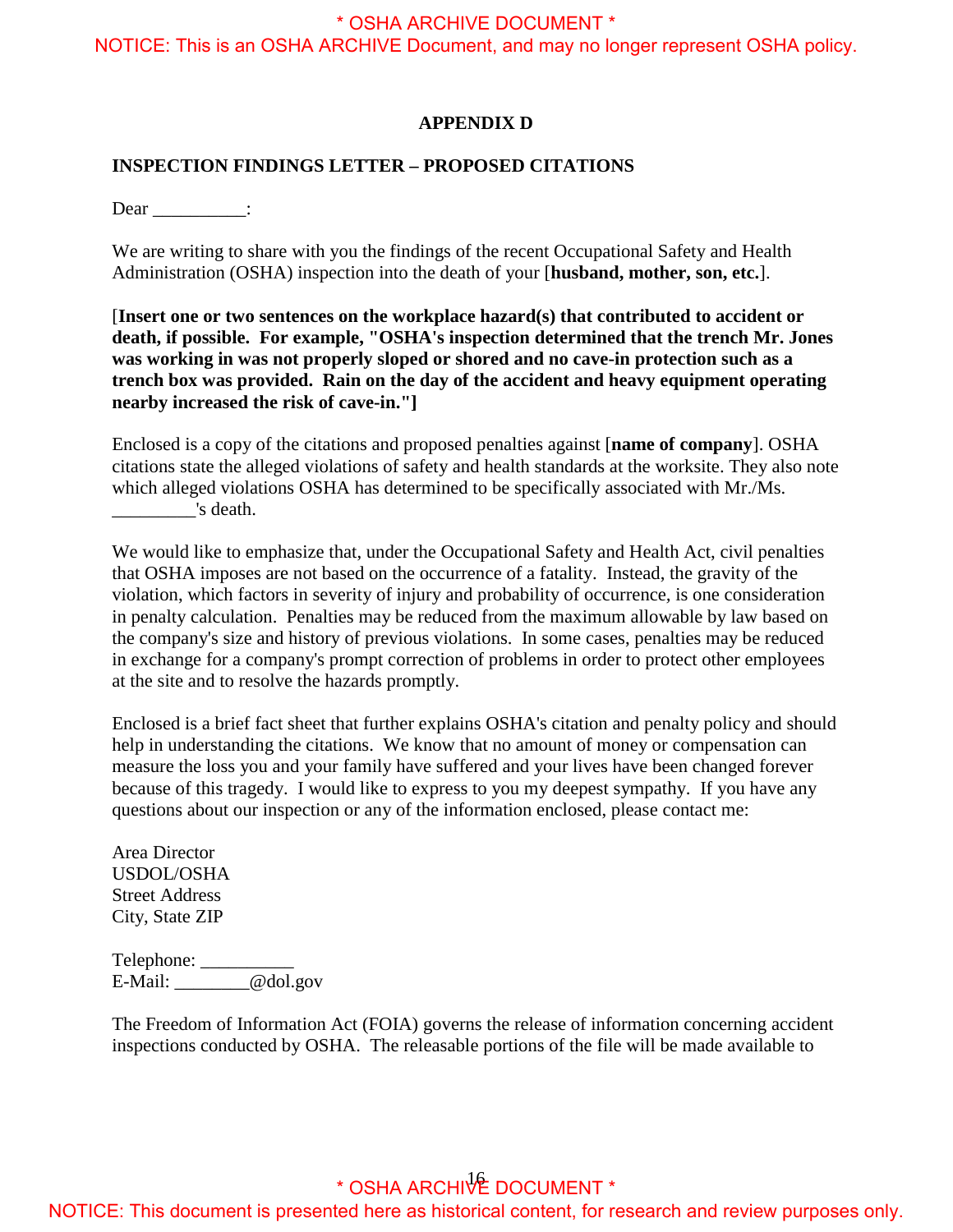you upon written request. OSHA's policy is to waive fees for Freedom of Information Act requests in these circumstances, subject to the requirements of 29 CFR Part 70.

Sincerely,

Sincerely, Area Director

Enclosures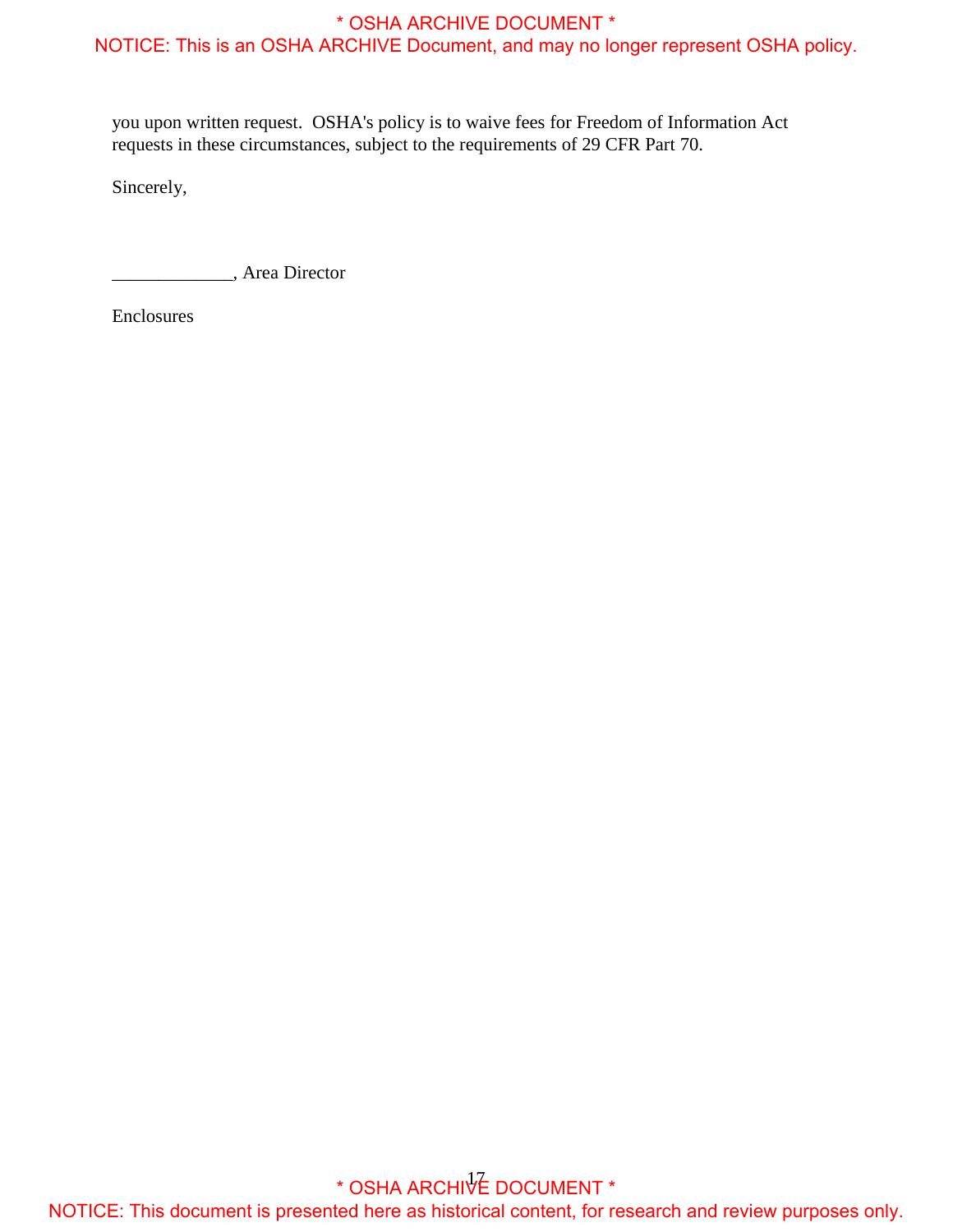NOTICE: This is an OSHA ARCHIVE Document, and may no longer represent OSHA policy.

#### **(Enclosure)**

#### **OSHA CITATIONS AND PENALTIES**

OSHA citations state the specific safety and health standards the company is alleged to have violated. They note, both by number and name, the individual sections of OSHA standards that the employer allegedly failed to follow. (A complete listing of OSHA standards is available for review at the OSHA area office or can be accessed on the agency's Internet site at <www.osha.gov> under "Standards.")

Citations specify the location in the plant or on the site where the violation occurred and the circumstances surrounding the violation. The Area Director of the local OSHA office that conducted the inspection signs and issues the citations. Citations must be issued within six months following identification of the violations. Even if they disagree with the findings, employers must post a copy of each citation at or near the place where an alleged violation occurred for three days or until the violation is abated, whichever is longer.

Citations identify required abatement dates (the dates when the hazards must be corrected) and proposed penalties for each alleged violation. For violations that are easy to fix, immediate abatement may be appropriate. If an employer must purchase equipment or significantly modify the workplace, a longer period is permitted.

Proposed penalties may range as high as \$70,000 for a willful or violation \$7,000 for a serious violation. These amounts were set into law by Congress in 1991. Other-than-serious violations may carry penalties or there may be no penalty proposed for these violations. OSHA proposes citations when a standard has been violated. The amount of each proposed citation can be adjusted based on the employer size, good faith on the part of the employer (those implementing the safety and health program), and inspection history.

Violations are classified as willful if OSHA has evidence that the employer intentionally disregarded the requirements of the Occupational Safety and Health Act of 1970 (OSH Act) and/or was plainly indifferent to the safety of employees. Violations are identified as serious if there is substantial probability that death or serious physical harm could result and that the employer knew, or should have known, of the hazard. A violation that has a direct relationship to job safety and health, but probably would not cause death or serious physical harm, is classified as other-than-serious. Violations may also be characterized as repeat if OSHA has cited the company for a substantially similar hazard within the past five years.

OSHA proposes penalties as a result of violations, but does not actually have the authority to impose fines. That authority is granted by law to the Occupational Safety and Health Review Commission (OSHRC), an administrative review board that is completely separate from OSHA and the U.S. Department of Labor. Employers can contest (challenge) alleged violations, proposed penalties or abatement dates before this board. If the employer decides to challenge any part of OSHA's findings, they must do so within 15 working days after the employer receives the citations.

# \* OSHA ARCHIVE DOCUMENT \*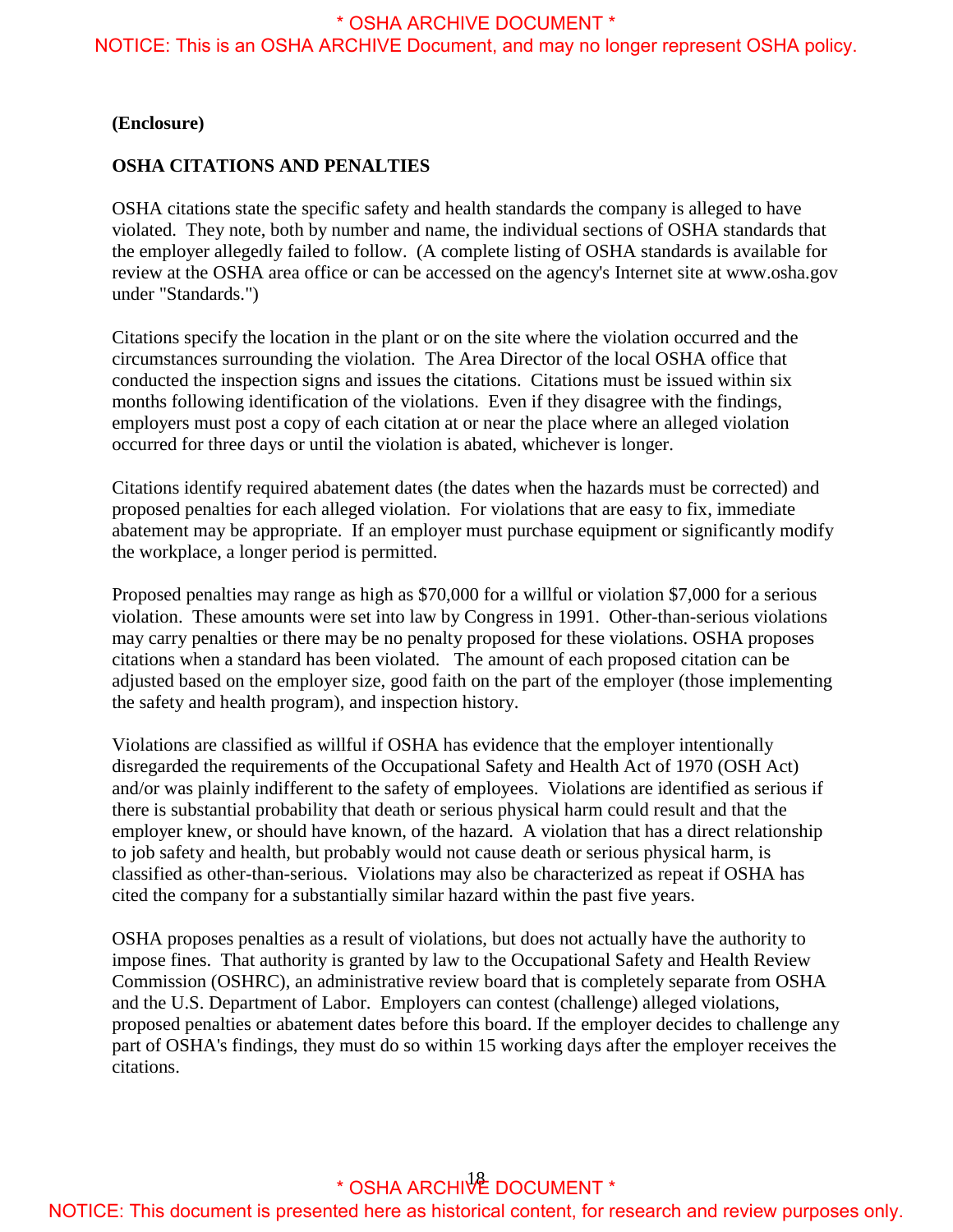Employers may request a meeting with OSHA to discuss the issued citations and possibly to enter into an informal settlement of the case. This may involve reductions in penalties in exchange for promptly correcting violations. OSHA's primary concern remains prevention of injuries, illnesses and deaths rather than collection of funds. (All penalty monies go directly to the U.S. Treasury; they are not part of OSHA's budget or credited to the agency.)

If an employer acknowledges the violations and agrees to pay the proposed penalties, then the citations as issued or amended automatically become a final order of OSHRC. The employer pays the penalties and the case is closed. The employer may also contest a part of a citation and pay part of the penalties assessed, or contest the entire case. Contested cases proceed through an administrative review process at the OSHRC. The employer or OSHA may further appeal the case in the appropriate U.S. Court of Appeals, if dissatisfied with the OSHRC's decision.

When an employer is charged with a willful violation of an OSHA standard and that alleged violation results in the death of an employee, OSHA may ask the U. S. Department of Justice to seek criminal prosecution of the employer. These are difficult cases to prove and few cases reach court and convictions are rare. However, should an employer be convicted, he or she could face a fine of up to \$250,000 individually and/or a jail term of up to six months. A corporation could receive a fine of as much as \$500,000.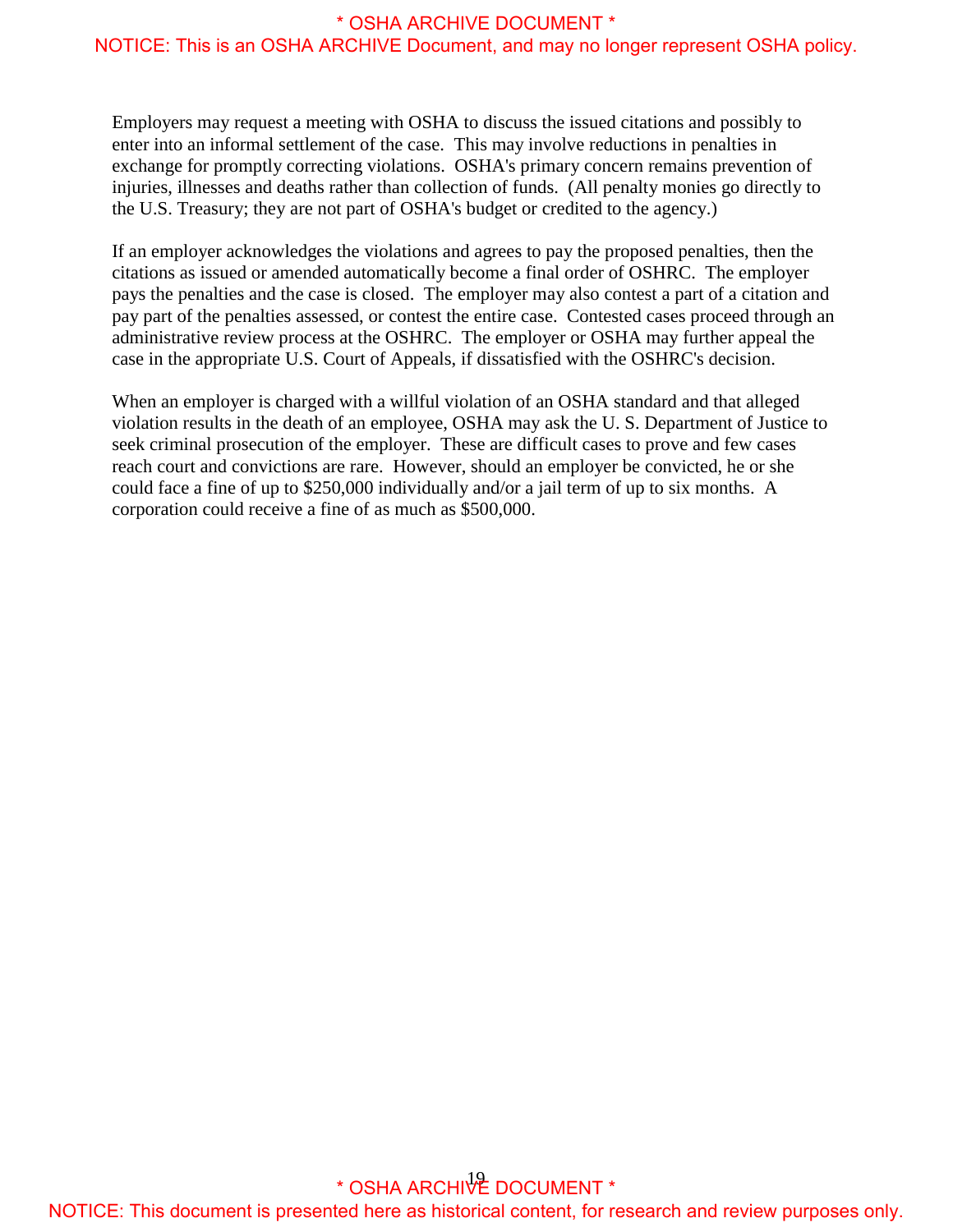NOTICE: This is an OSHA ARCHIVE Document, and may no longer represent OSHA policy.

#### **(Enclosure)**

#### **OSHA FATALITY INSPECTIONS**

Congress enacted the Occupational Safety and Health Act of 1970 (OSH Act) to assure safe and healthful working conditions for working men and women. The Occupational Safety and Health Administration (OSHA) was established under the OSH Act to provide for the enforcement of standards developed under the Act. There are both Federal and State OSHA programs.

nature, but at times may be limited to the area in which the fatality occurred. If OSHA finds that OSHA inspects the worksites where fatalities have occurred to determine whether a violation of OSHA safety and health standards occurred. These inspections are often comprehensive in the employer violated safety and health standards, the agency may issue citations and seek civil penalties against the employer, and may also refer the case to the U.S. Department of Justice for possible criminal prosecution.

OSHA does not issue citations solely because there was a workplace fatality. However, if during any inspection, OSHA finds that the employer violated safety and health standards, the agency may issue citations and seek civil or criminal penalties against the employer.

Upon written request, OSHA can release the portions of the inspection file normally available to release under the Freedom of Information Act (FOIA) and this information will be provided to next of kin, **without charge**. In an effort to keep the next of kin apprised of developments during an inspection, OSHA sends them copies of citations (the formal notice of alleged hazards in the workplace), appeal letters (the employer's notice of disagreement with the issued citations), and informal settlements (a binding agreement between OSHA and the employer to settle the case) as soon as the document is issued. Furthermore, OSHA is committed to the exchange of information with the next of kin as follows:

- Any time during the inspection or the resulting litigation, the next of kin may contact the local OSHA office to inquire about the status of the case or to ask questions.
- If the next of kin has information or evidence that can assist in the inspection, they are encouraged to take a proactive role and share this information by writing, calling or emailing the local OSHA office.
- to OSHA or on information received from OSHA. In such cases, they are free to write or call • The next of kin is encouraged to follow up and inquire about any information they have sent the local OSHA office.
- Upon issuance of the final order, the next of kin will be afforded the opportunity to meet with Area Director to answer questions and explain the settlement decision.
- OSHA will notify the next of kin when the case is closed. At that time, the portions of the file that can be released under FOIA will be made available to family members, at no charge, upon written request.

# $^*$  OSHA ARCHI $\sqrt[3]{E}$  DOCUMENT  $^*$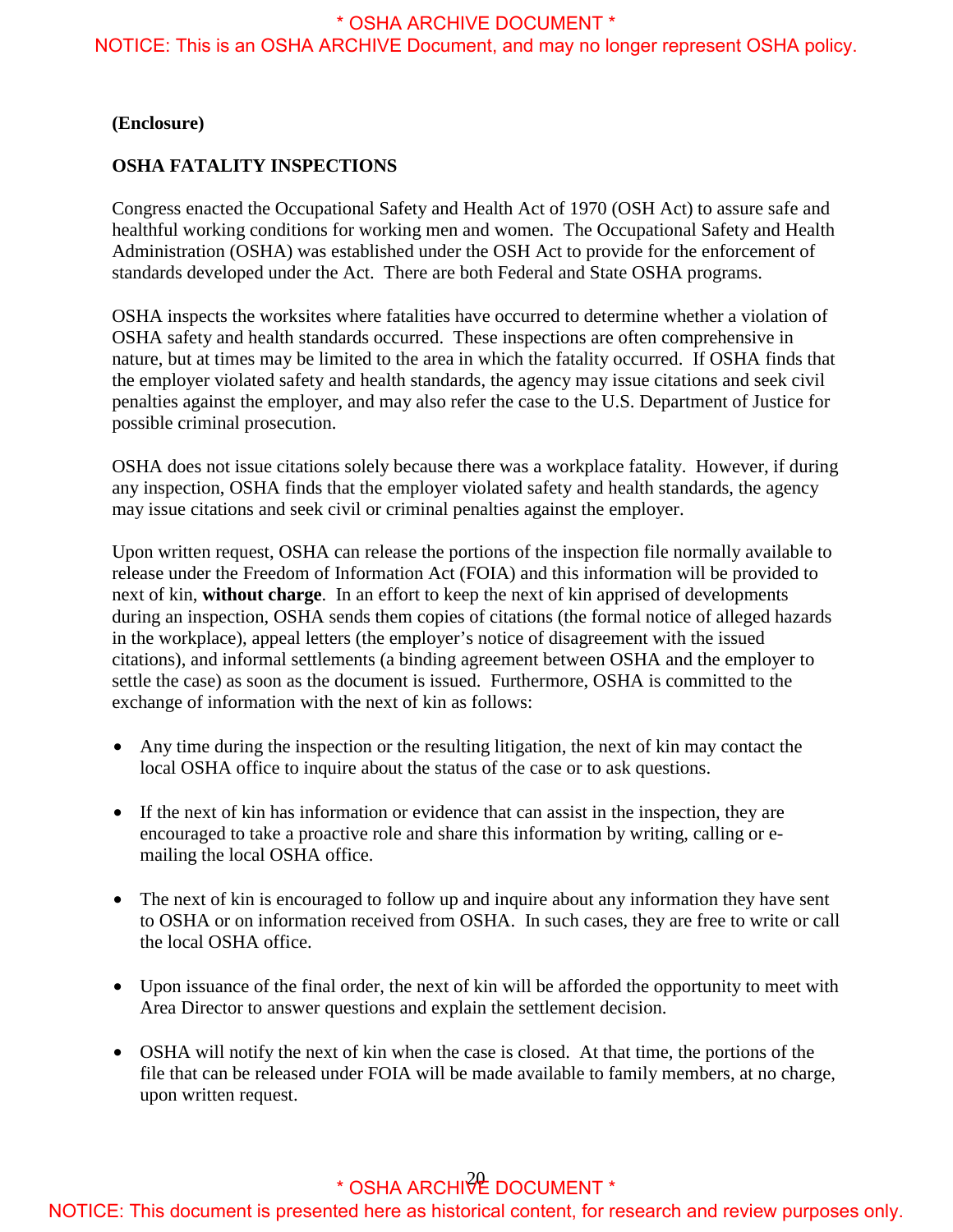<span id="page-23-0"></span>NOTICE: This is an OSHA ARCHIVE Document, and may no longer represent OSHA policy.

#### **APPENDIX E**

#### **NEXT OF KIN CLOSURE LETTER – PROPOSED CITATIONS**

Dear :

We are writing to share with you the post-inspection and abatement results of the Occupational Safety and Health Administration (OSHA) inspection into the death of your [**husband, mother, son, etc.**], and to inform you that the case has been closed as of the [**insert final order date**].

#### **[Insert one or two sentences to explain results of the final order and any abatement.]**

 proposed by OSHA as a result of a citation are not based on the occurrence of a fatality. Instead, We would like to emphasize that, under the Occupational Safety and Health Act, any penalties the gravity of the violation, which factors in severity of injury and probability of occurrence*,* is one consideration in penalty calculation.

 The Freedom of Information Act (FOIA) governs the release of information concerning accident inspections conducted by OSHA. Now that the inspection file is a final order, the releasable portions of the file will be made available to you upon written request. OSHA's policy is to waive fees for Freedom of Information Act requests in these circumstances, subject to the requirements of 29 CFR Part 70.

If you have any questions about our inspection, please contact me:

Area Director USDOL/OSHA Street Address City, State ZIP

Telephone: \_\_\_\_\_\_\_\_\_\_\_\_\_ E-Mail: \_\_\_\_\_\_\_\_\_\_@dol.gov

Again, I would like to express to you my deepest sympathy.

Sincerely,

Sincerely, \_\_\_\_\_\_\_\_\_\_, Area Director